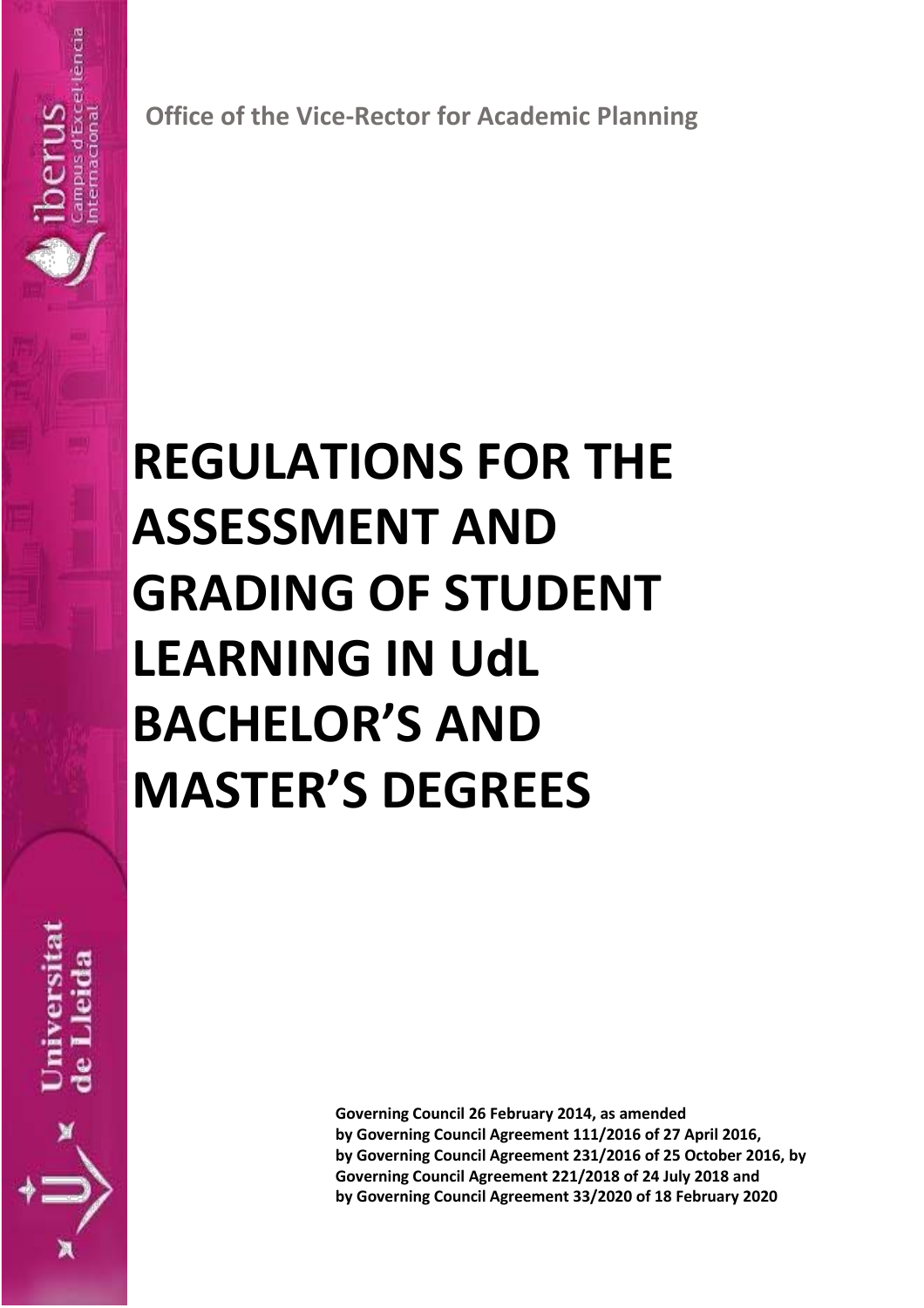

# **Regulations for the Assessment and Grading of Student Learning in UdL Bachelor's and Master's Degrees**

### **FOREWORD**

The University of Lleida (UdL) has considered it central to its teaching and training strategy the need to have a system of assessment and grading of student learning in the development of their academic activity in each subject (or subject area or module, as the case may be), which is solid, rigorous, flexible and transparent, and which reinforces, in terms of quality and prestige, the teaching model with the UdL's own identity.

The development of the European Higher Education Area (EHEA) represented an intense process of change in the world of assessment in higher education in Catalonia. In order to face these new challenges and changes in the assessment systems, the UdL has approved several general regulations in this field in recent decades: the Regulations for Student Assessment and Grading, approved in 2000; the Regulations for Student Assessment and Grading, implemented in 2009 following the guidelines set out by the EHEA and their legal transposition in Spain, through Royal Decree 1393/2007, partially modified by Royal Decree 861/2010, and the current Regulations for the Assessment and Grading of Student Learning in UdL Bachelor's and Master's Degrees, approved in 2014, with subsequent modifications.

Now, with the experience gathered, and at the time of initiating a general review process of bachelor's and master's degrees at the UdL, and also taking into account the principles of the University Student Statute (Royal Decree 1791/2010 of 30 December), new assessment and grading regulations are necessary.

In this sense, the UdL 2014-2018 Teaching and Training Strategy established the main lines, and it is on that basis that it has been modified to update and adapt it to the new teaching and assessment needs.

The Teaching Strategy reaffirms that assessment is not an end in itself, but is an essential part of the overall teaching system (the fundamental objective of which is the students' comprehensive learning of knowledge and skills that are academically and socially significant, and that give meaning and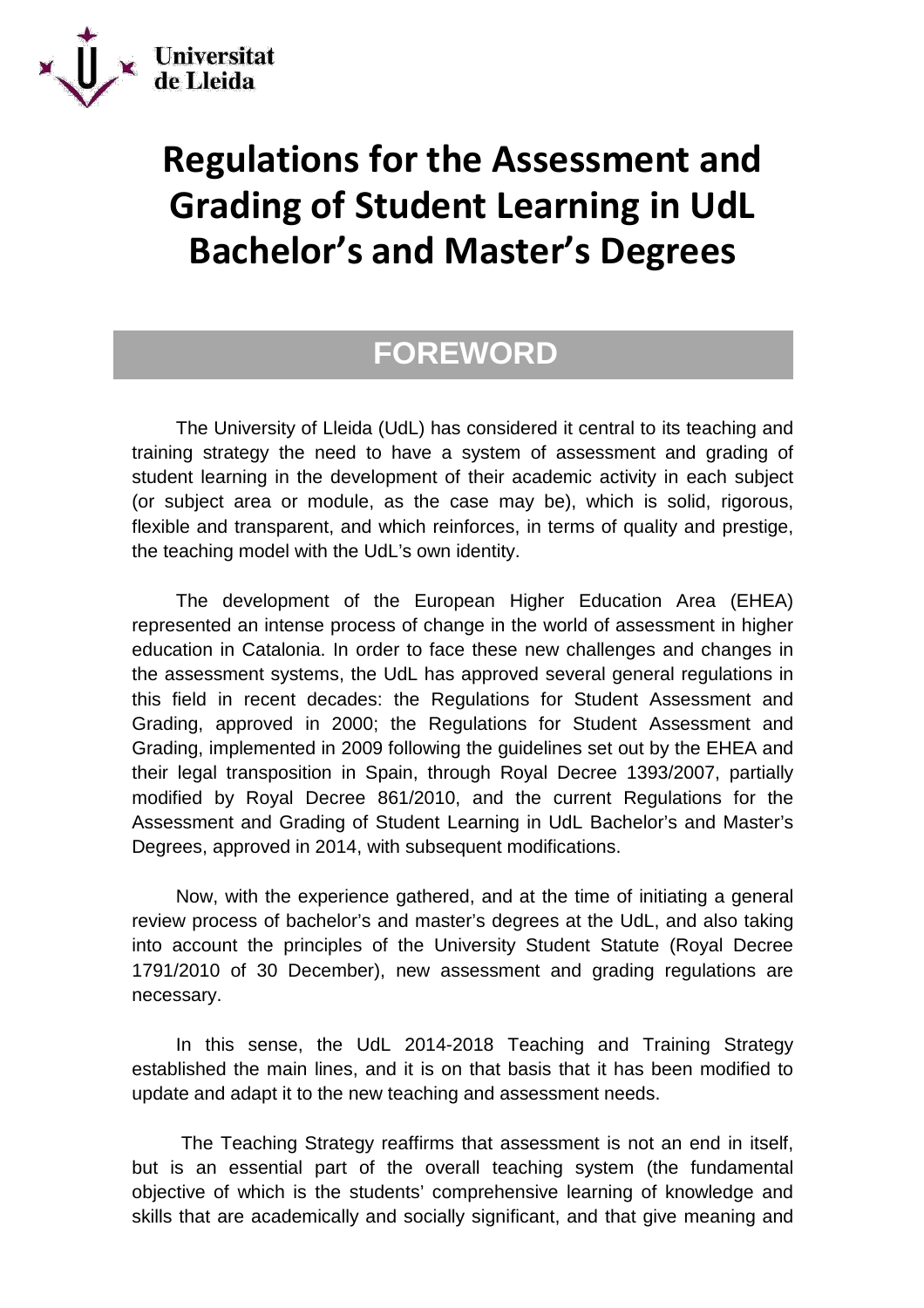identity to a particular career/profession), in the same way as it forms part of the teaching microsystem which is, to a large extent, the subject or subject area (the fundamental objective of which is learning the relevant knowledge and skills that make up the teaching identity of a given subject or subject area in terms of its contribution to the overall training that a career/profession involves). Therefore, assessment must be consistent with the training purposes of the subject and the degree, and it must be rigorous, transparent and guaranteed.

From these approaches, assessment is understood as a complex instrument that aims to assess the students' degree of learning of the content and substantive skills that define a subject area or subject, and that have been previously defined and explained by the teaching staff at the time of programming and planning.

Likewise, assessment allows the teaching staff to analyse and monitor the development of the teaching process involved in each specific subject area or subject; analysis and monitoring both individually (of the student) and collectively (of the class). From the results of these, it will be possible to deduce, depending on the case, the need to introduce changes both in the assessment mechanisms and in the content and methodological strategies used in class, and to strengthen the process of permanent improvement of teaching quality.

In this sense and in general terms, the UdL continues to be committed to assuming continuous assessment as its own, but without ruling out the possibility that, in relation to the academic and curricular nature of a certain subject area or subject, it may be interpreted flexibly and adapted, and that, in addition, other assessment systems may be developed in some cases that respond to the heterogeneity of the academic offering of bachelor's and master's degrees at our University.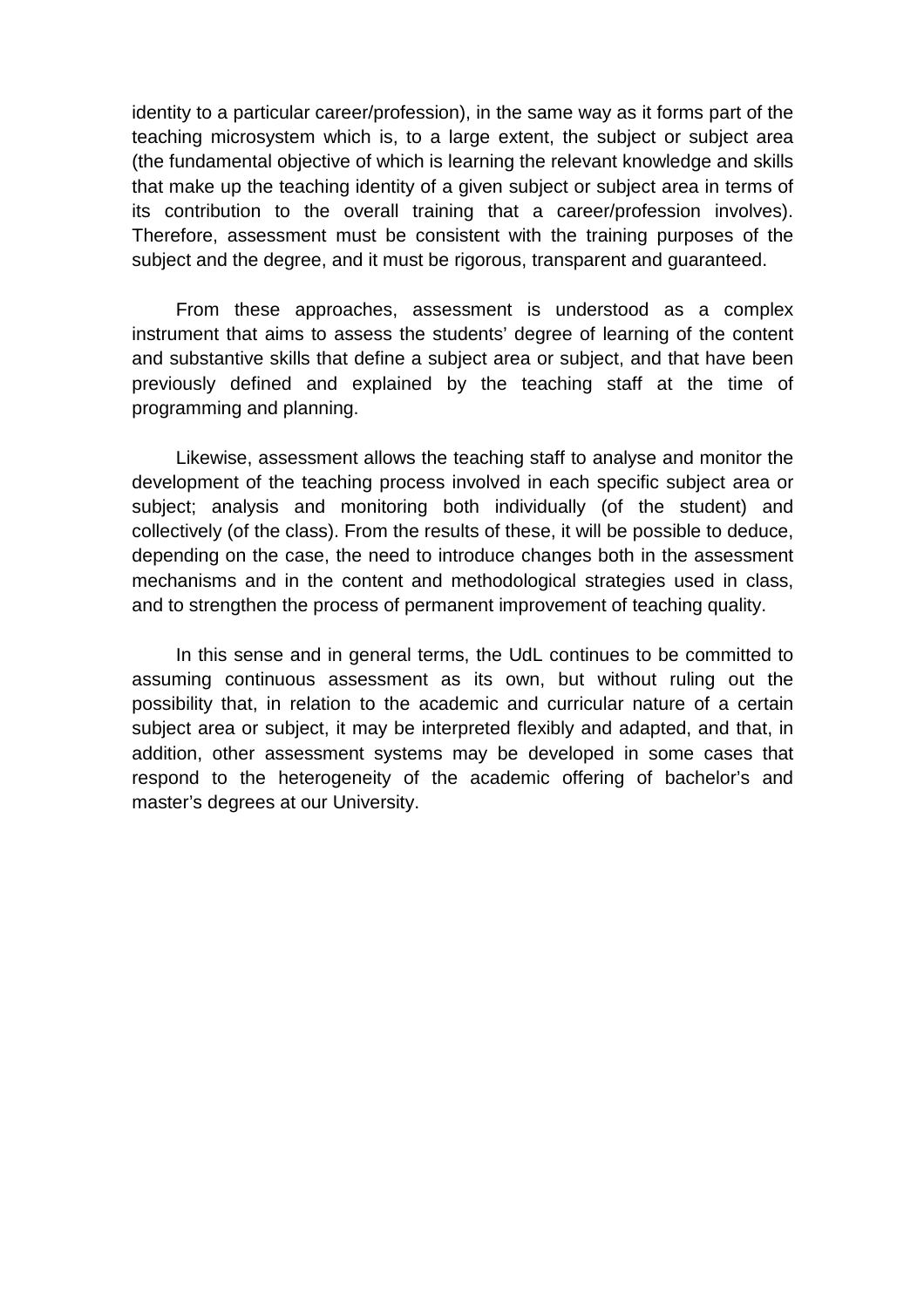# **CHAPTER 1. GENERAL PROVISION**

#### **ARTICLE 1.1. PURPOSE AND SCOPE**

- **1.** The purpose of these regulations is to establish rules for the assessment and grading of students' learning in UdL official bachelor's and master's degrees.
- **2.** In particular, these regulations regulate the assessment and grading systems of the subjects (or subject areas and modules, as the case may be), the mechanisms and ways of reviewing assessment evidence, complaints about grades, and custody of the set of assessment materials.
- **3.** These regulations are applicable to all the teaching staff responsible for the assessment and grading of the students' educational development, and to all students taking bachelor's and master's degrees at the UdL's own schools and at affiliated schools. Likewise, it involves all the administration and service personnel that may participate in the management of the administrative process of assessment.
- **4.** These regulations are applicable to interuniversity official master's degrees coordinated by the UdL.
- **5.** The subjects studied on mobility programmes, the assessment of which is the responsibility of the international relations coordinators of each school, must take into account the precepts that are framed in these regulations and in the national and European rules in force that regulate student mobility procedures.

#### **Article 1.2. ASSESSMENT**

- **1.** For the purposes of the provisions of these regulations, assessment is understood to be the process of assessing the students' degree of learning of the knowledge, skills and abilities that are significant in relation to the competencies that are specific to a subject or subject area, which have been defined and made public in the subject guide for the subject or subject area (or module, where applicable).
- **2.** Students taking official UdL bachelor's and master's degrees:
	- a. Have the right to the assessment and grading of their academic participation in each subject or subject area.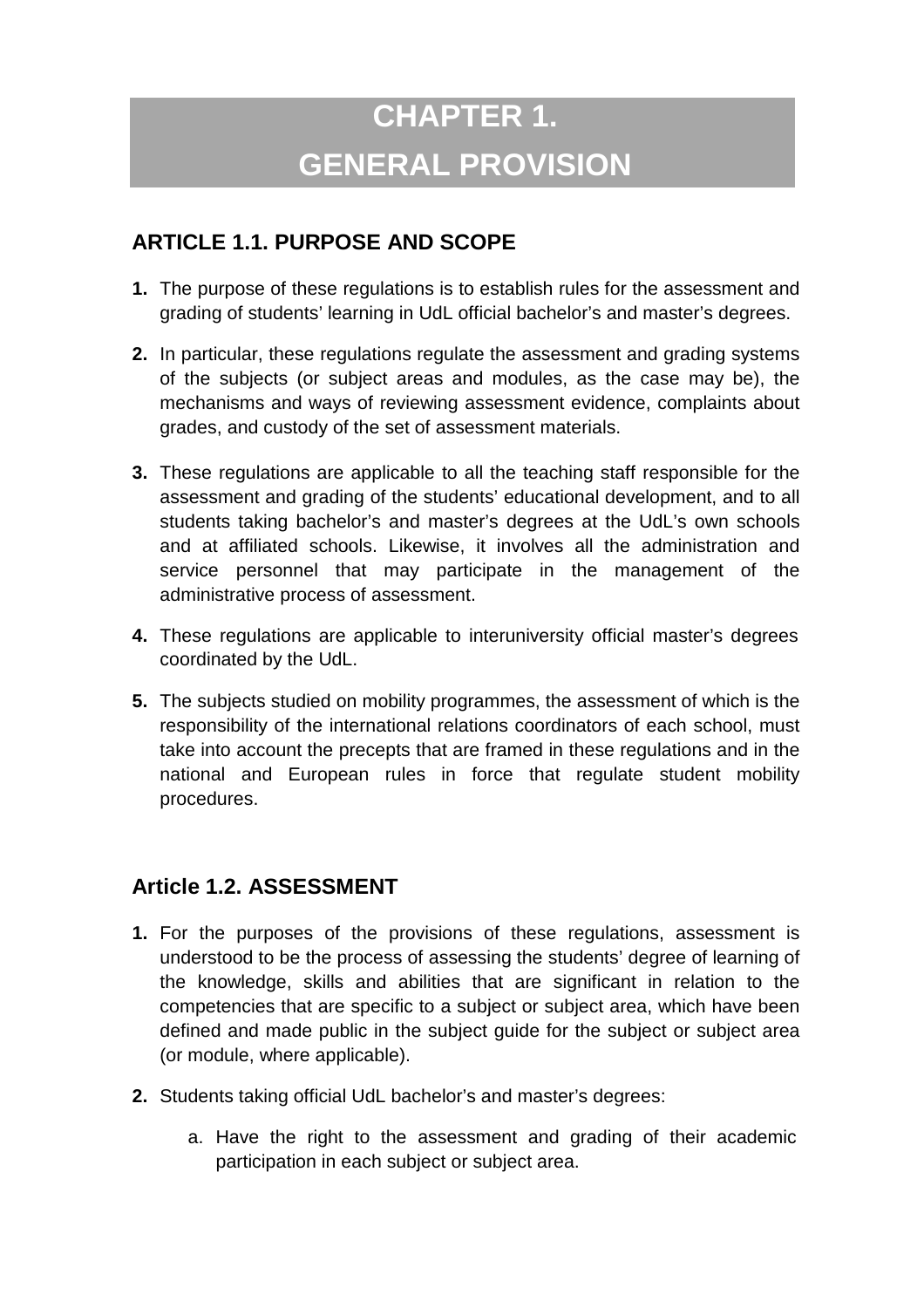- b. Have the right to the assessment of all the subjects they have enrolled in during the academic year, and the adaptations in the assessment tests that ensure real and effective inclusion and equal opportunities, in accordance with the UdLxTothom Programme's Inclusion Plan, provided that the other associated rules established by the University are met.
- c. Have the right to have the assessment carried out with objective and quantifiable evidence, and undertaken with transparent criteria that, prior to the start of the course, must have been explicitly communicated through the subject guide for each subject or subject area. In this sense, the UdL considers the subject guide to be an official document.
- d. Have the right to make up any assessment activity equal to or greater than 30% of the final grade in a subject or subject area, except for subject placements (where applicable).
- **3.** The teaching staff have the right and the duty to assess students objectively and impartially.
- **4.** The teaching staff have the duty to ensure that assessment tests are undertaken in accordance with the provisions of the subject guide.
- **5.** The teaching staff responsible for the subject can modify that part of the subject guide that includes the assessment system and its explanation, only during the first fifteen days from the beginning of the semester of teaching, with the students' prior agreement. They must also inform, on the one hand, the coordinator of the degree and the head of studies, and, on the other, all students enrolled, the latter via the Virtual Campus. Outside this period, and exceptionally, assessment can be modified justifiably with the approval of the School's Study Committee.
- **6.** The assessment system for the same subject taught by more than one lecturer should be homogeneous; therefore, it should have similar criteria and objectives. Likewise, the final grade must be considered globally in terms of the knowledge, capacities and skills that make up the subject's own and defining competencies (and that define its training objectives).
- **7.** The lecturer responsible for the subject must ensure that adaptations are made in assessment tests in order to guarantee equal opportunities in accordance with the UdLxTothom Programme's Inclusion Plan.
- **8.** The Study Committee of each school must ensure that the assessment systems of a subject or subject area are adapted to students with special needs, in order to guarantee equal opportunities.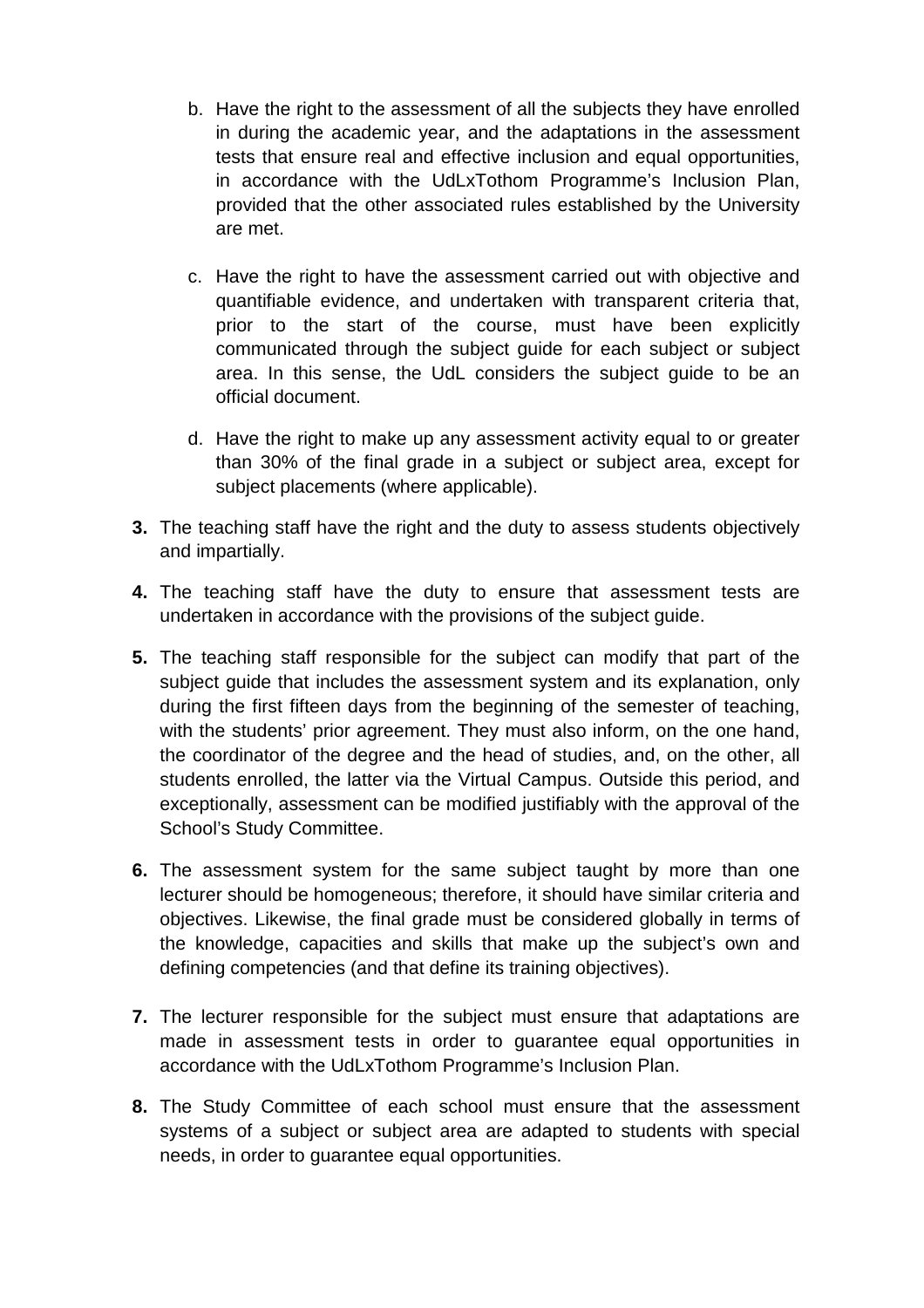#### **Article 1.3 ASSESSMENT CONTENT**

**1.** The tests that make up the assessment system of a subject or subject area can be any of the following:

(a) Written and oral exams.

(b) Works, academically supervised, related to the content and competencies of the subject.

(c) Practical work in the classroom, the laboratory or in the field.

(d) Tests.

(e) Problem-solving and case methods.

(f) Academic trips.

(g) Oral presentations.

(h) Active participation in master classes; in laboratory or field placements; in academic trips, and in seminars and workshops related to the educational objectives of the subject.

(i) Other types of assessment tests proposed by the lecturer responsible for the subject, provided that they guarantee an objective and quantifiable assessment.

- **2.** The weight of each assessment test in the final grade must be fixed and explained in the subject guide of the subject (or subject area, if any). The assessment activities that are an indispensable requirement for passing the subject, in a way that is consistent with the significance of the assessed competencies, cannot account for less than 30% of the final grade of the subject.
- **3.** The student has the right to have the content and objectives of assessment tests made clear to ensure that they are not misleading.
- **4.** In the specific case of written tests, the statement shall be given to the student in writing and individually.
- **5.** In the specific case of oral tests, these must take place in a public session or be recorded, without this conflicting with the personality and image rights of the participant.
- **6.** In assessment tests that require specific materials, the student must be informed of this fact in advance; preferably, this information should already be included in the subject guide.
- **7.** The statement of written assessment activities (exams, work planning, reports, etc.) will be written in the language of instruction that the lecturer has made public through the subject guide of the subject, in order to respect the principle of linguistic security, and the student can write the answer in any of the official languages of the University, except in the case where the subject guide specifies that the language in which the subject is taught is decisive for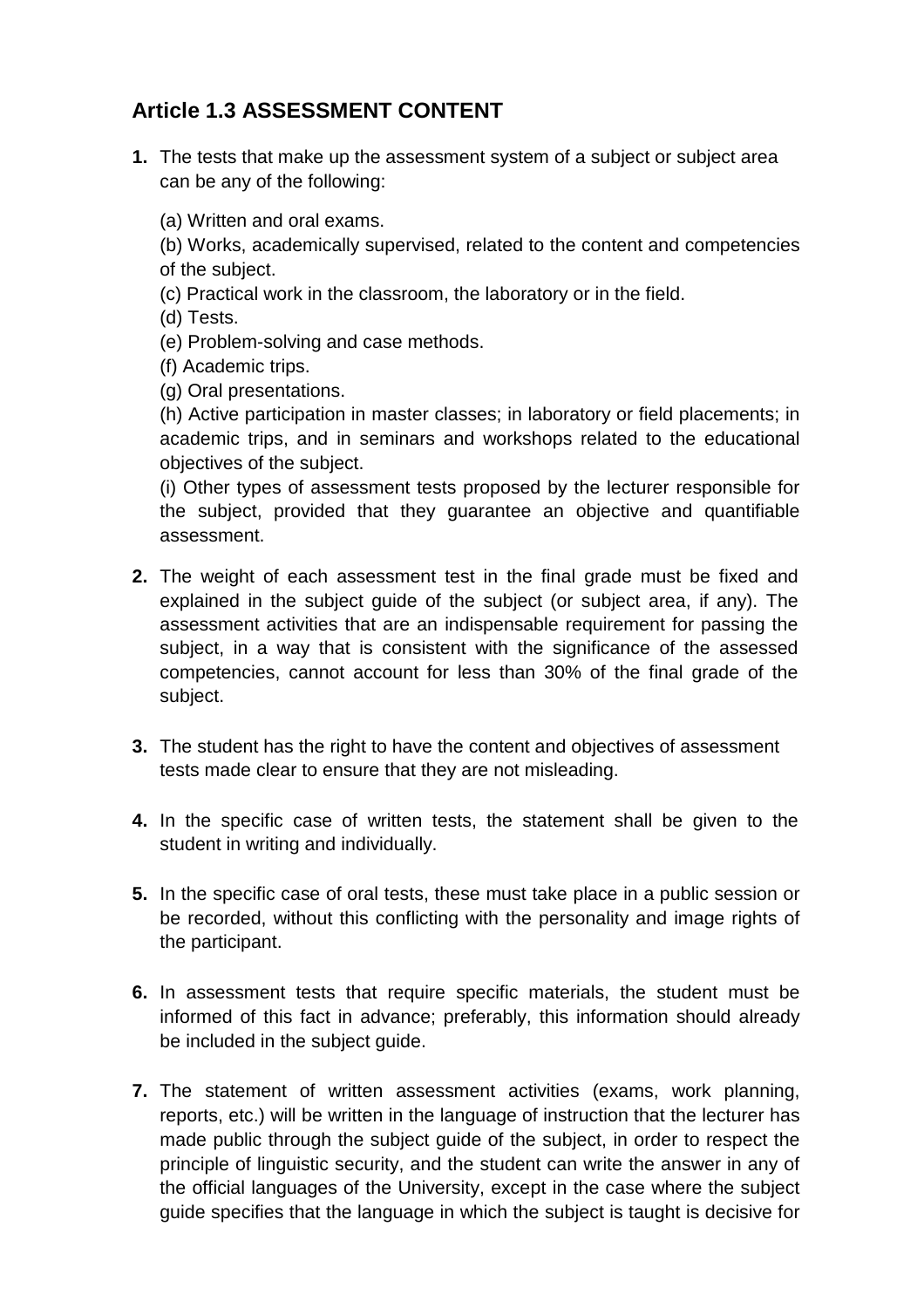the assessment of knowledge (especially in philological or linguistic studies). The lecturer must also indicate in the subject guide whether the student can take the written tests in a language other than the official languages of the University or of the subject being taught, provided that the ability to assess them is guaranteed. The same criteria apply to oral tests.

#### **Article 1.4 CONTINUOUS ASSESSMENT**

- **1.** As a general rule, assessment at the UdL is continuous and must be carried out during the academic period defined for the subject or subject area, in accordance with the academic calendar for the year approved by the Governing Council.
- **2.** Continuous assessment means the set of evaluable activities (evidence) indicated in the subject guide that are undertaken in a progressive and integrated manner during the academic year, which must be relevant and significant in order to assess and quantify the progress of the student in the achievement of the knowledge, capacities and skills that make up the competencies that define the subject or subject area.
- **3.** Continuous assessment, on the one hand, allows both the lecturer and the student to know at different moments of the teaching process the level of achievement of the learning objectives initially set and reflected in the subject guide; and, on the other hand, favours a progressive assimilation of the content and skills that the student must achieve.
- **4.** Continuous assessment may incorporate various types of evidence as set out in Article 1.3.1.
- **5.** The evidence must be consistent with the educational objectives of the particular subject area or subject, and, above all, must be relevant, in order to avoid an excess of evidence or proof that would hinder the proper development of the subject area or subject.
- **6.** The weight in the final grade that each of these assessment activities may have for a particular subject or subject area will depend on the training objectives that the lecturer in charge has defined. In any case, the UdL establishes that, in general terms, no activity may account for more than 50% of the final grade, and none may be less than 10%, without prejudice to the provisions of Article 1.5 of these regulations. The minimum number of assessment activities is set at three.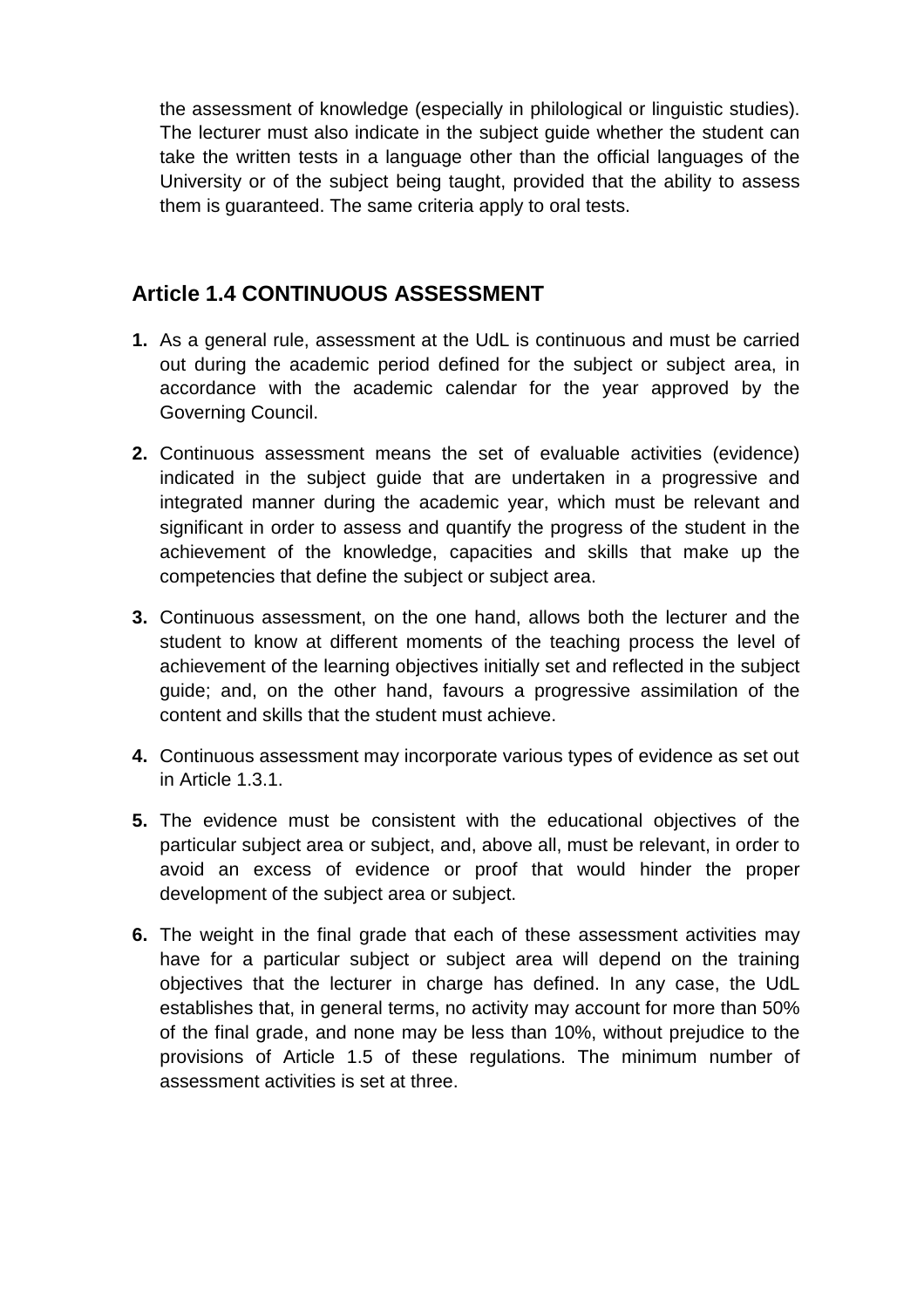#### **Article 1.5 ALTERNATIVE ASSESSMENT**

- **1.** The UdL, while defining continuous assessment as its fundamental assessment model, recognises the great heterogeneity of the subject areas and subjects that are taught on the bachelor's and master's degrees offered, which have equally diverse methodological strategies. For this reason, the UdL provides for the possibility that a subject or subject area may have assessment models other than continuous assessment, in which an exam or coursework, as the case may be, may represent up to 85% of the final grade. This option must be duly justified in relation to the educational objectives of the subject or subject area and must be approved by the Study Committee of the establishment responsible for the teaching of the bachelor's or master's degree concerned.
- **2.** In order to make it easier for the student to combine study with work activities - which the nature of continuous assessment makes difficult - the student who wishes to do so shall be entitled to waive continuous assessment at the start of the course (if the subject in question has it as an assessment system), and shall be entitled to an alternative assessment (by means of an exam, submission of work or assignments, or any other system determined by the lecturer responsible for the subject). If the nature of the subject requires it, attendance at certain face-to-face activities (placements, rotating internships, field trips, seminars, etc.) on the established dates will be an essential requirement for the alternative assessment option, and these activities must be specified in the subject guide. This right may not involve discrimination with regard to continuous assessment in relation to the maximum grade that can be obtained in that subject, or with regard to the recovery of evidence.
- **3.** The alternative assessment of subjects corresponding to external curricular academic placements cannot be carried out.
- **4.** The Study Committee of the school responsible for the teaching of the bachelor's or master's degree concerned shall establish the mechanisms by which the student may benefit from this right, the deadline for submitting applications, as well as the documentation that must be provided to justify the students' work activity.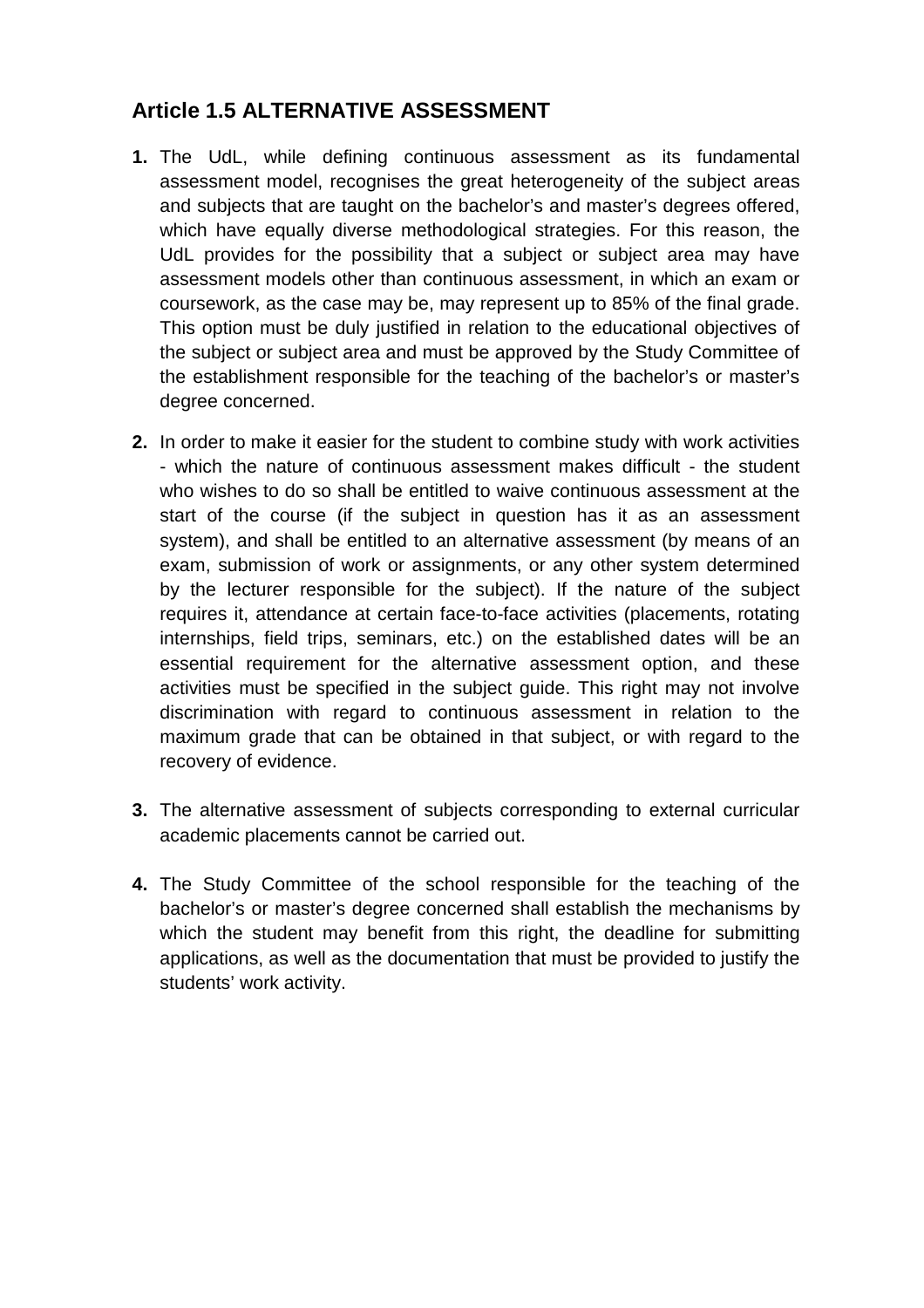### **CHAPTER 2. ASSESSMENT OF THESES AND PLACEMENTS**

#### **Article 2.1 BACHELOR'S THESIS ASSESSMENT**

- **1.** The completion of bachelor's degree studies must be concluded with the preparation and submission of a bachelor's thesis by the student. The assessment of this bachelor's thesis will take into account the assimilation, understanding and mastery of the relevant knowledge and significant skills that give academic meaning to the degree, which the student must demonstrate in the development and outcome of the thesis.
- **2.** Each school will establish its own procedure for assessing the bachelor's thesis through the establishment of its own regulations, which will take into account, if deemed appropriate, the specific training needs of the bachelor's degrees taught at the school. Depending on the resources available and the number of students involved, these school regulations may regulate the constitution of assessment panels, the formula for defending the thesis and any other aspect related to the development and assessment of this thesis.
- **3.** A specific subject guide should be created for each bachelor's degree with the relevant information on the bachelor's thesis, which should appear on the website of the respective bachelor's degree in the same format as the other subject guides. This guide must include, at least, the following items: credit load, type or types of the bachelor's thesis, timing, date of submission, form of submission, basic criteria and form of assessment. The responsibility for this subject guide lies with the lecturer responsible for coordinating the bachelor's degree, or with the lecturer responsible for the bachelor's thesis for a given bachelor's degree, or of a school, as the case may be.
- **4.** There are two registration periods for the bachelor's thesis: one in September (and/or July in the case of a school that has so stipulated) and another in February.
- **5.** The assessment shall be carried out in a single call. The grading of the bachelor's thesis must be done at the latest by 30 October of the academic year following that in which the registration was made - each school will establish its own timing, taking into account this limit, within the regulations for bachelor's theses that it must draw up. If the student does not submit the bachelor's thesis, the corresponding report must state the grade 'Absent', and the student may re-register the following year. If the student fails in the call corresponding to the year in which he/she has been registered, the student may re-register the following year.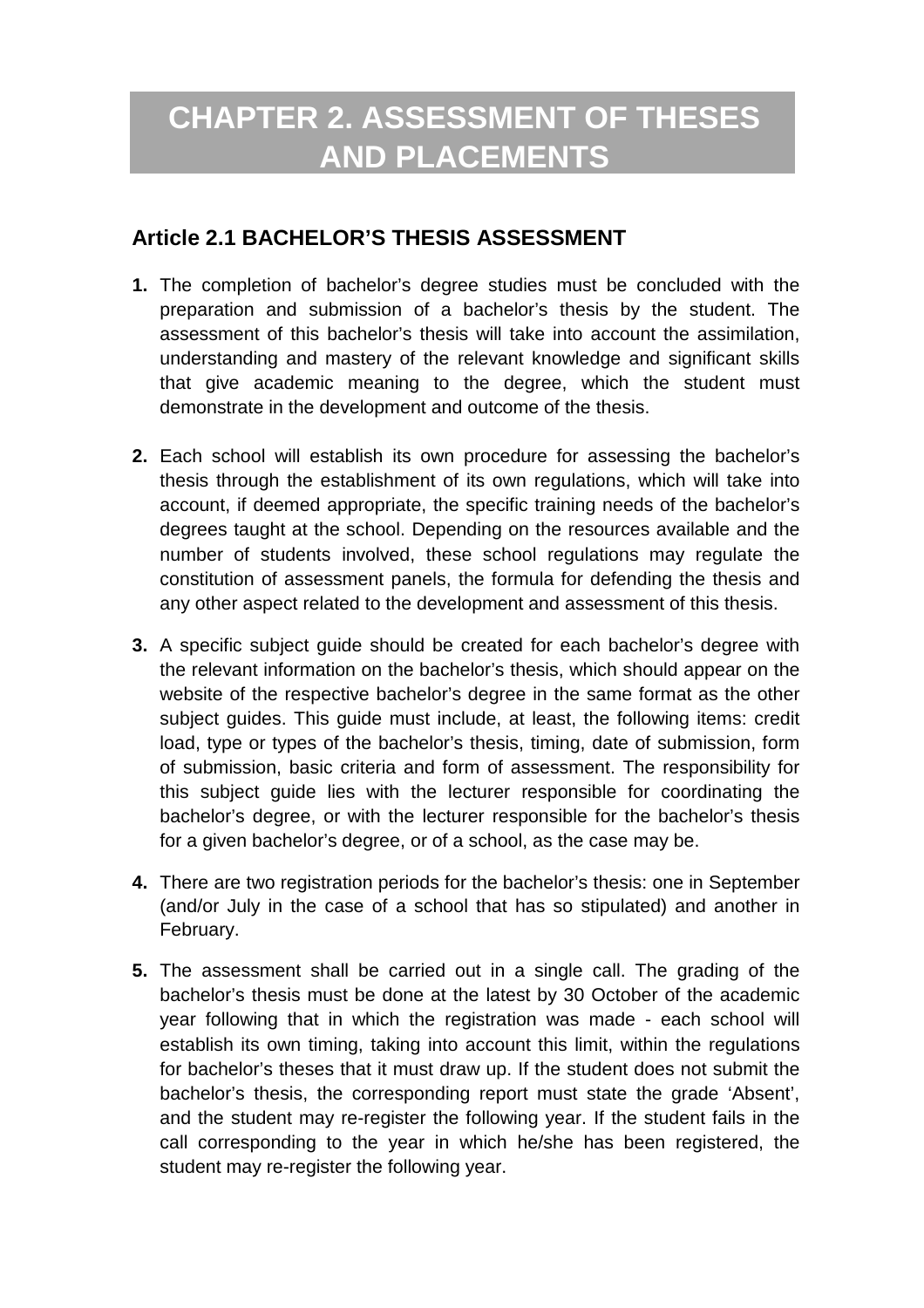#### **Article 2.2 MASTER'S THESIS ASSESSMENT**

- **1.** The completion of master's degree studies must be concluded with the preparation and submission of a master's thesis by the student. The assessment of this master's thesis will take into account the assimilation, understanding and mastery of the relevant knowledge and significant skills that give academic meaning to the degree, which the student must demonstrate in the development and outcome of the thesis. In addition, it will be necessary to take into account those considerations that may have been established in a specific master's degree by specific higher-level regulations, such as in the case of master's degrees with regulated professional attributes.
- **2.** Each school will establish its own procedure for assessing the master's thesis through its own regulations, which will take into account, if deemed appropriate, the specific educational characteristics of the master's degrees taught at the school. Among other considerations, these regulations must establish, at the very least, the time frame for submitting the master's thesis and the minimum number of credits passed that must be taken into account in order to submit a thesis.
- **3.** A specific subject guide should be created for each master's degree with relevant information on the master's thesis, which should appear on the website of the respective master's degree in the same format as the other subject guides. This guide must include, at least, the following items: credit load, type or types of master's thesis, timing, date of submission, form of submission, minimum structure, as well as the basic criteria, mechanisms and form of assessment. Likewise, the form of defence in a public session before an assessment committee must be made explicit. This subject guide is the responsibility of the lecturer in charge of coordinating the master's degree, or of the lecturer in charge of the master's thesis for a given master's degree, or of a school, as the case may be.
- **4.** The master's thesis must be submitted in writing and defended in a public session before an assessment committee that must be made up of at least two lecturers who teach on the master's programme or lecturers who hold a master's degree or higher related to the field of the thesis. This assessment committee, the designation formula of which will be decided by each school in its master's thesis regulations, may be established for the assessment of a single master's thesis or, if deemed appropriate, for that of several master's theses or for all the master's theses to be submitted and assessed in that year and for a given master's degree.
- **5.** The final assessment of the master's thesis may also take into account other additional considerations, such as the report by the thesis supervisor or tutor or the report by the external entity where it was carried out, especially in cases where a master's degree has the possibility of assimilating the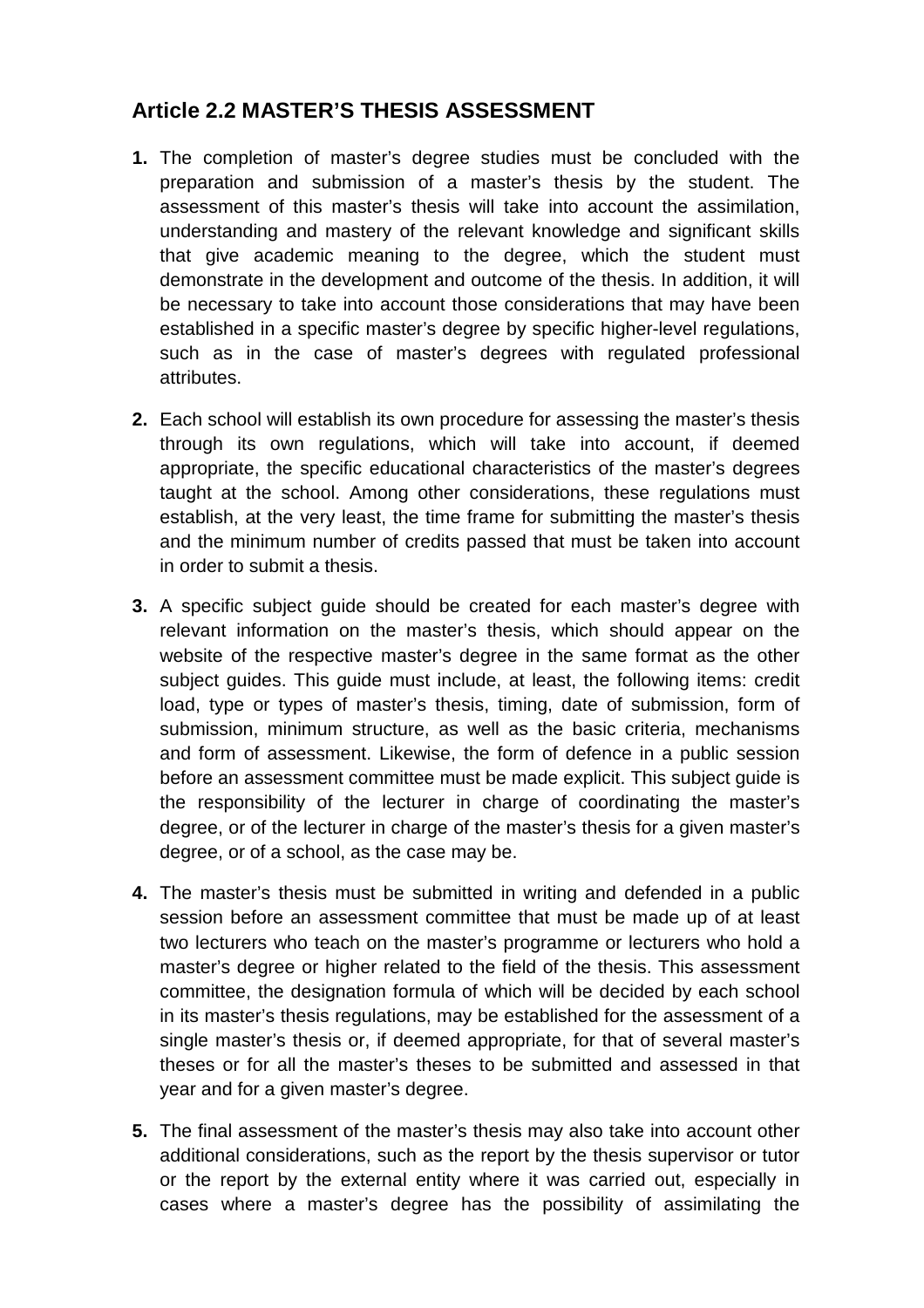placement report into the master's thesis, which must be appropriately regulated in the regulations of the school where the master's degree is carried out.

- **6.** The assessment committee acting in a public session to assess one (or several) master's thesis (theses) must take minutes stating, at least, the date, the place, the members of the committee and their affiliation and category, the basic assessment criteria used, the name of the master's thesis and of the student who submitted it, and the grade obtained. Likewise, if other considerations have been taken into account in the final grade, they must be made explicit. The minutes must be signed by all the members of the assessment committee.
- **7.** In the case of a master's thesis submitted at a foreign university within the framework of an official mobility programme, the grade set at the university where the stay has taken place will be the grade corresponding to the student's UdL record, provided the minimum requirements established by the present regulations regarding master's theses and those of current Catalan and Spanish legislation are met. Should any incidents arise that lead to doubt in this process (about the grade or about the master's thesis entity), the coordinator of the master's degree may submit the thesis to an assessment committee created ad hoc and made up of at least two of the master's degree lecturers, who will resolve it with the corresponding ratification or modification of the grade.
- **8.** There are two registration periods for the master's thesis: one in September and another in February.
- **9.** The assessment shall be carried out in a single call. The grading for the master's thesis must be done before 30 October of the academic year following that in which the registration was made - each school will establish its own timing, taking into account this limit, within the regulations for master's theses that it must draw up. If the student does not submit the master's thesis, the corresponding report must state the grade 'Absent', and the student must re-register the following year. If the student fails in the call corresponding to the year in which he/she has been registered, the student must re-register the following year.
- **10.**Regarding the assessment of bridging courses on master's degrees that have them, although such courses are considered to be adjacent or external to the master's degree and not internal to it, the grade resulting from their assessment must be measured in the same way as the other subjects and subject areas in the master's degree, i.e., from 'Fail' to 'Excellent' and 'Distinction'.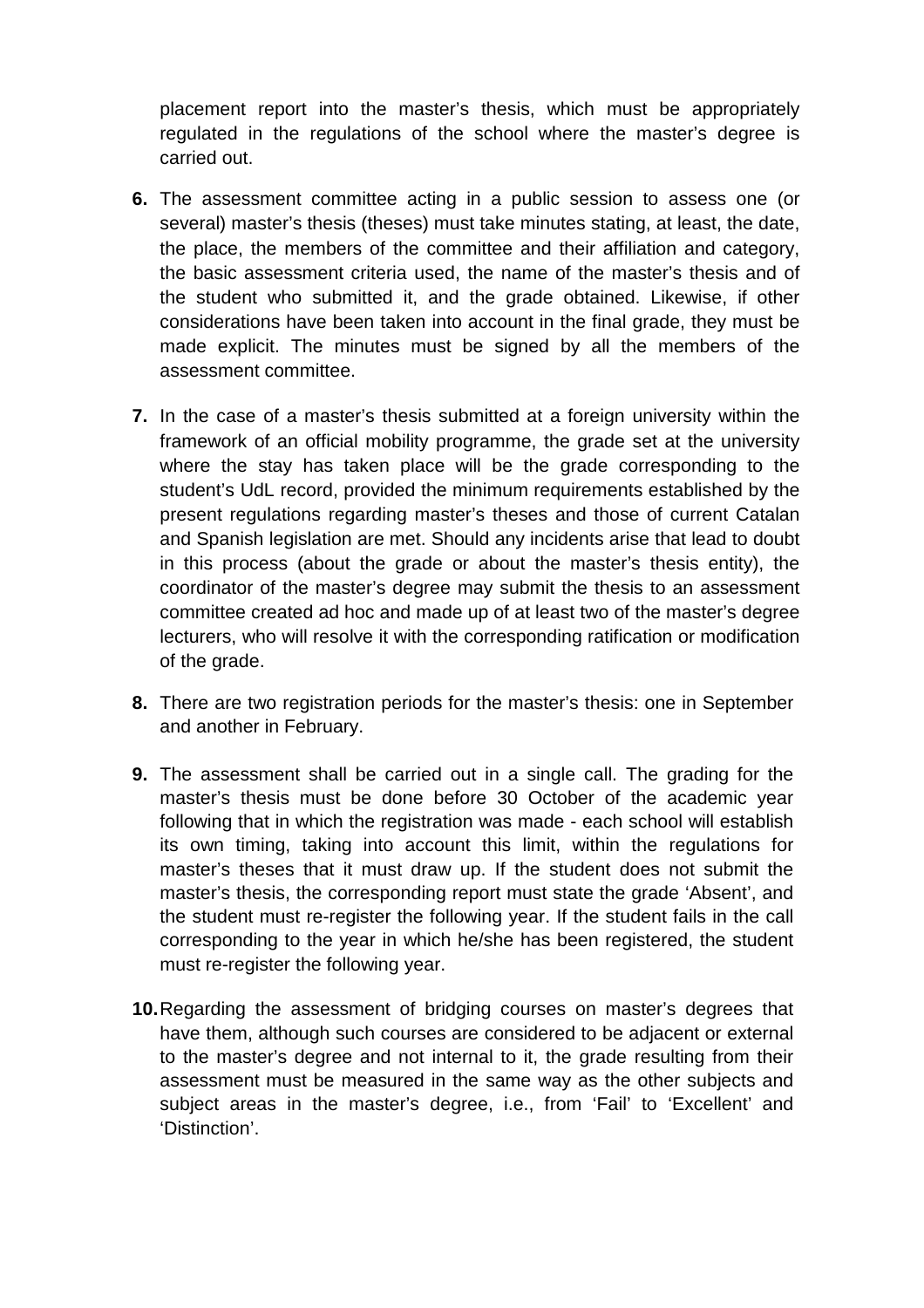#### **Article 2.3 EXTERNAL PLACEMENT ASSESSMENT**

- **1.** The assessment of external academic placements must assess the degree of achievement of the training project, based on the report issued by the tutor of the company, institution, service or research group where the placements take place; the report of the academic tutor or the person responsible for the subject, as the case may be, and the report prepared by the student. Placement assessment is carried out in accordance with the UdL's External Placement Regulations.
- **2.** In the specific case of extracurricular academic placements, it must be considered that they do not form part of the student's academic record and do not contribute to the calculation of the average degree grade, but they will be noted in the European Diploma Supplement. For this reason, it is necessary to identify whether or not they have been passed. Unless the specific procedure of each school establishes otherwise, they will be graded as 'Pass' or 'Fail'.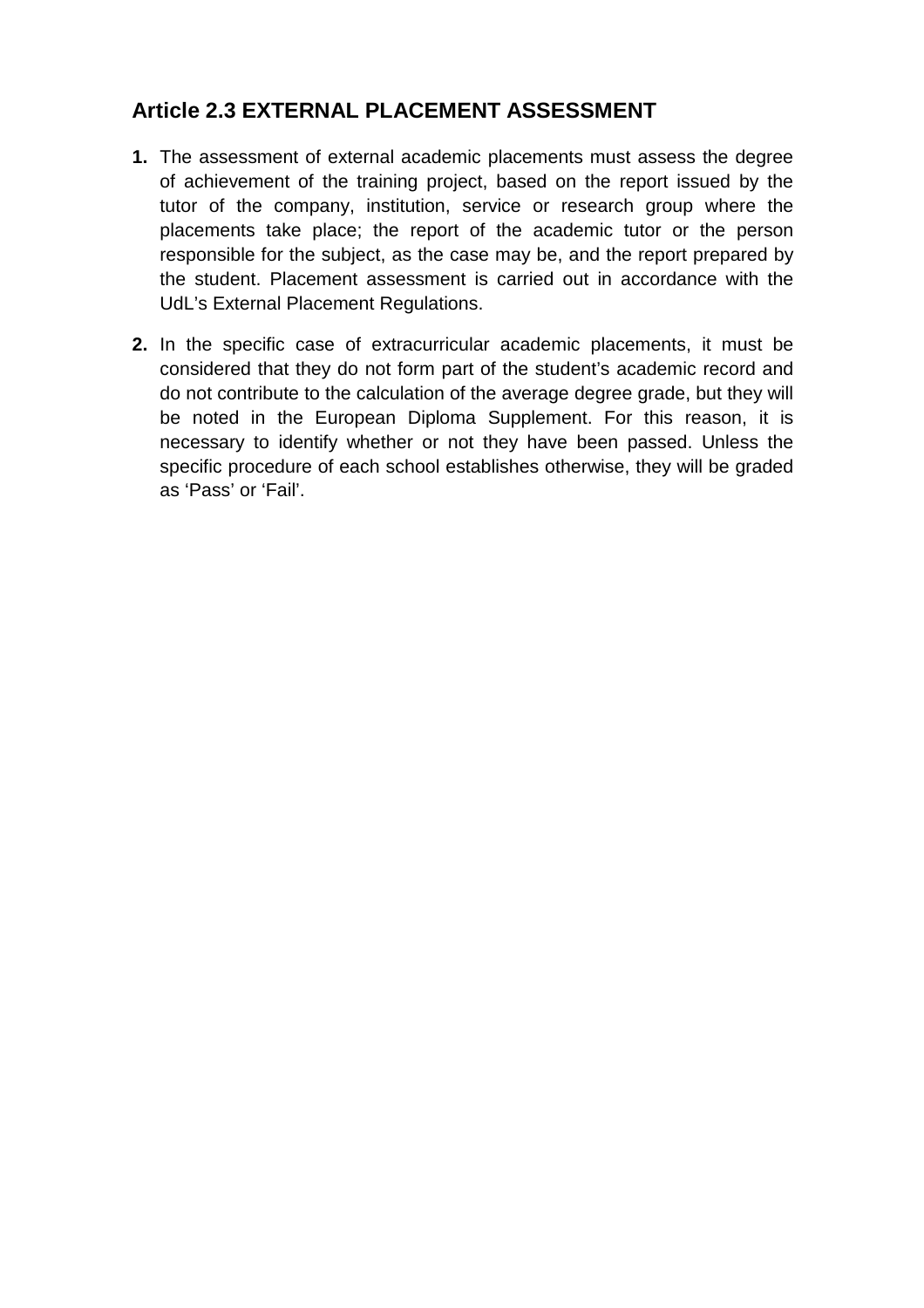#### **Article 3.1 CALLS FOR ASSESSMENT**

- **1.** Enrolment in a subject gives the right to only one call for assessment, either as completion of the continuous assessment or as an alternative assessment.
- **2.** The general organisation of teaching and the specific organisation of the call for assessment of each subject or subject area (or module, if applicable) means that each semester may have a maximum of four weeks dedicated to a period of assessment activities, in accordance with the provisions of the academic calendar approved by the Governing Council. Each school can, within these parameters, establish the duration of the period of assessment activities. Similarly, it may justifiably distribute the weeks of the assessment period over the year. Within this period, as a general principle, those tests that exceed 30% of the final grade must be taken, whether continuous assessment is followed or alternative assessment is adopted. In the case of master's degrees, this period may be modified according to the needs of the temporary organisation of each master's degree. It must be known by the school where the master's degree is taught and must be specified in the subject guide for the corresponding subjects.
- **3.** In addition, three weeks of extraordinary assessment periods are established as an option for the school, with the aim of allowing the student to make up some of the tests that have not been passed. Two of these weeks are set at the end of the second semester and a third during the first week of September. In any case, each school will decide whether to use these optional periods, from one to three weeks, depending on the needs of the school's teaching project. If it is considered appropriate, one of these weeks may be placed at the end of the assessment period of the first semester.
- **4.** The teaching staff must indicate the dates of the tests in the subject guide, specifically if any of the tests exceed 30% of the final grade of the subject or subject area. In the rest of the tests, if due to the difficulty of establishing specific dates it is not possible to do so before the start of the course, the lecturer must indicate these dates during the first week from the beginning of the academic year, so that the student can organise himself/herself. If a school, due to its complexity, chooses to reflect the dates of the tests on the website of the bachelor's or master's degree, it may do so exceptionally with the approval of the vice-rectors with teaching responsibilities.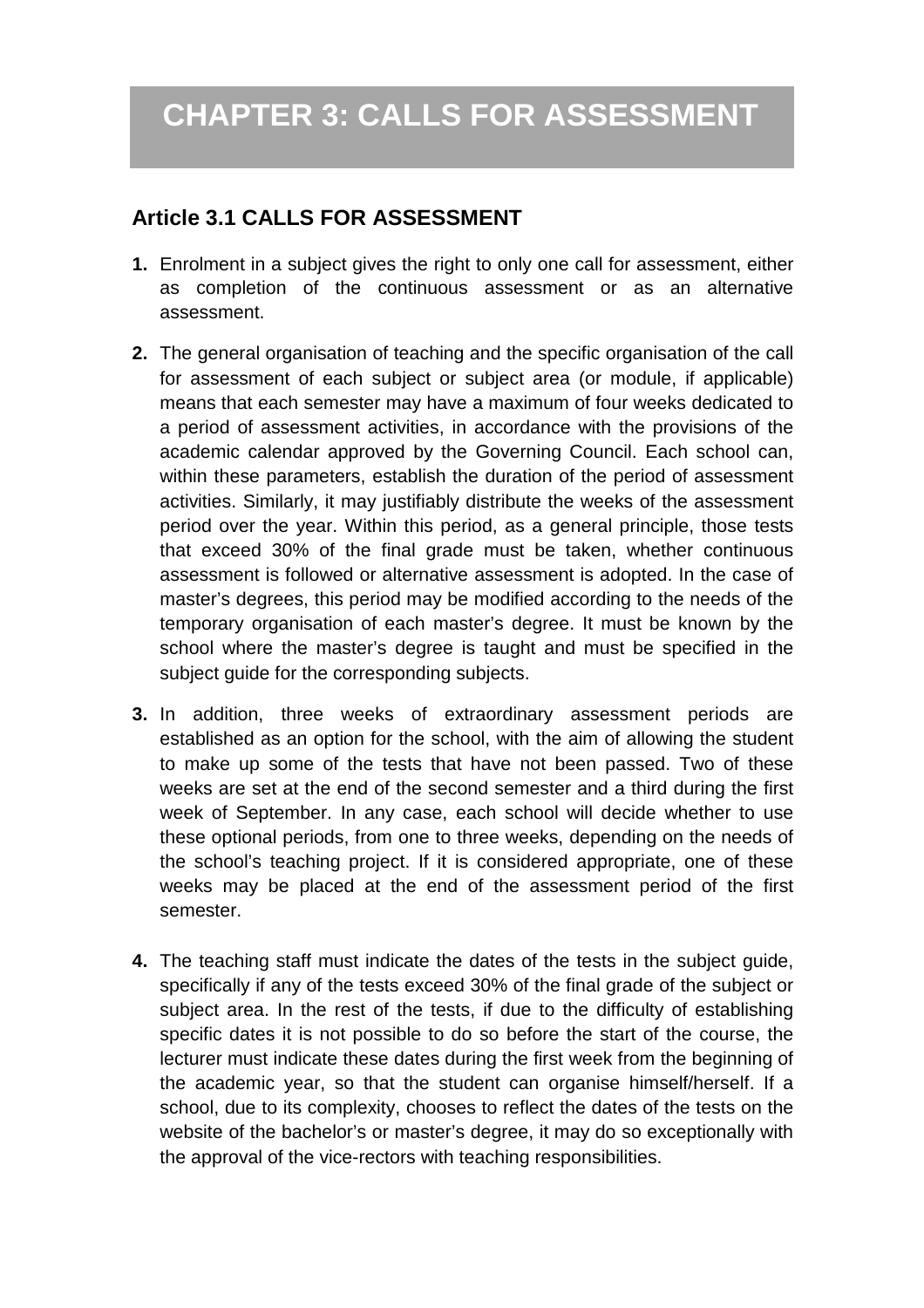- **5.** In the assessment tests, the student must act in accordance with the principles of individual merit and authenticity of the exercise.
- **6.** The student must attend the assessment tests with the documentation proving his/her identity, which may be required at any time by the teaching staff. If he/she does not have this documentation and the lecturer cannot identify the student, he/she will be allowed to take the test, although his/her assessment will be suspended until, within the period established by the lecturer and after hearing the student's reasoning, his/her identity is proven.
- **7.** In the assessment tests, lecturers and students are obliged to observe the basic rules of coexistence and to collaborate at all times for their adequate progress. The student can use the necessary means to take the assessment, but it is up to the teaching staff to decide on the type and limits of the use of these means.
- **8.** The student may not, under any circumstances, during the performance of the assessment tests, use any non-permitted means or fraudulent mechanisms.
- **9.** Any student who uses any fraudulent means related to the test and/or carries electronic devices that are not permitted, must abandon the exam or the test, and will be subject to the consequences foreseen in these regulations or in any other UdL internal regulations. This fact will mean a 'Zero' mark on the test in question. In this sense, the lecturer responsible for the subject may retain any object involved in the incident, without destroying it and leaving a written record - by means of a report - and must transfer the evidence and notification of the facts to the lecturer responsible for coordinating the bachelor's or master's degree.
- **10.**If the lecturer responsible for a subject detects plagiarism at the time of assessing a test (exam, work, practice...), he/she may deem the test a 'Fail' for the student. This fact will mean a 'Zero' mark on the test in question. The lecturer must inform the affected student during the review of the assessment.
- **11.**If the lecturer responsible for a subject detects copying between two or more students while a face-to-face test is being carried out, he/she may deem the test a 'Fail' for the students involved. This will mean a 'Zero' mark on the test in question.
- **12.**Any student who alters the normal progress of the assessment test must leave the test at the request of the lecturer responsible for the assessment, without prejudice to the fact that, depending on the seriousness of the incident, disciplinary action may be taken. This fact will mean a 'Zero' mark on the test in question. In this sense, the lecturer responsible for the subject may retain any object involved in the incident, without destroying it and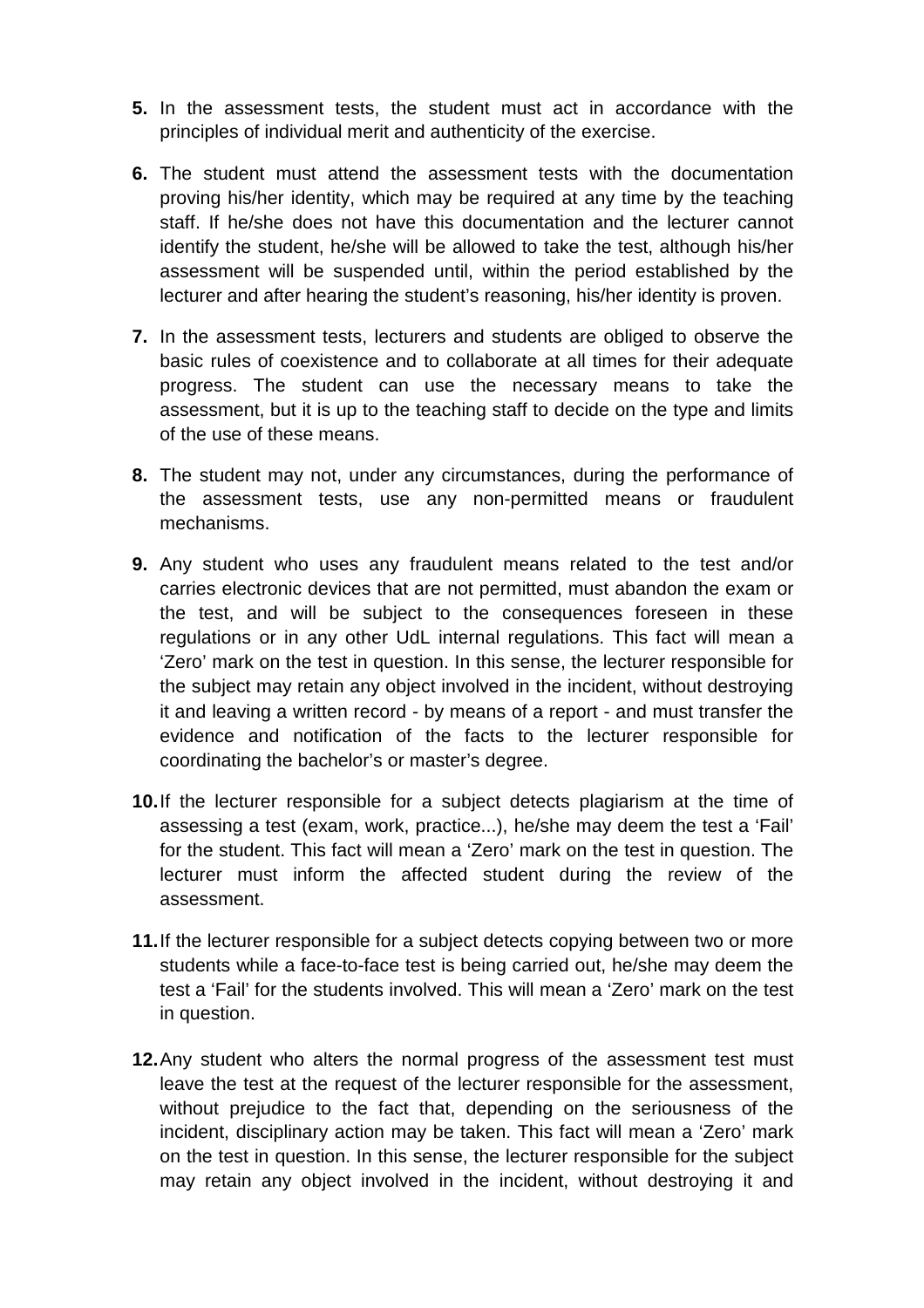leaving a written record - through a report - and must transfer the notification of the facts to the lecturer responsible for coordinating the bachelor's or master's degree.

- **13.**Any student who cannot attend the assessment tests that are set out and scheduled in the subject guide - or, where appropriate, on the website of the bachelor's or master's degree - or in the final tests, for any of the reasons set out below, shall be entitled to have the lecturer responsible for the subject set a new date, after hearing the student, so that he/she can carry it out properly:
	- a) Due to illness, which must be duly justified by an official medical certificate.
	- b) Due to a clash of date and time with another assessment procedure of a subject of an official bachelor's or master's degree taught at the UdL.
	- c) Due to the death of a member of the student's immediate family up to the second degree of consanguinity and up to the first degree of affinity, occurring within seven days prior to the date scheduled for the assessment test.
	- d) Due to a clash with official activities of high level and high performance athletes, both national and international.
	- e) Due to a clash with meetings of the collegiate bodies of university representation (Faculty and Governing Council) for a student who carries out tasks of student representation, with prior justification of this fact to the responsible teaching staff.
	- f) Due to absence as a result of participation in some official student mobility process.
	- g) Due to other reasons that may be justified and assessed by the Study Committee of the school.
- **14.**Students may request from the lecturer responsible for the subject a document as proof of having taken the assessment, which shall identify, at least, the full name of the student and the course, the name and category of the lecturer responsible for the assessment, the name of the subject, and the date and duration of the test.
- **15.**In the case of online masters, assessment is based on the same principles as those set out in this article, although the organisation may present differences derived from its idiosyncrasy, different from the face-to-face mode. These differences will be specified in the subject guides for the subjects and subject areas.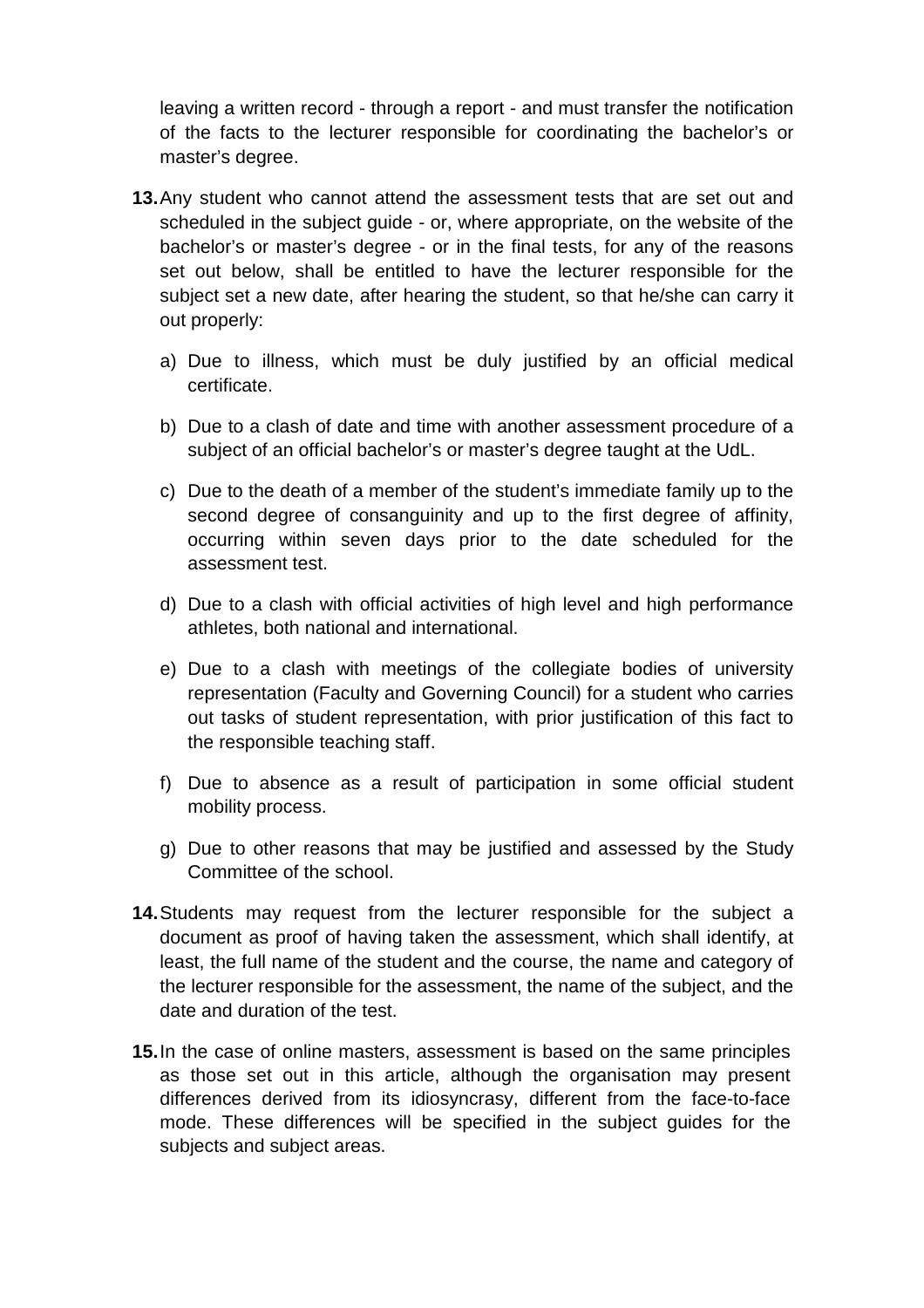#### **Article 3.2 CALL FOR THE COMPLETION OF BACHELOR'S AND MASTER'S DEGREE STUDIES**

- **1.** A call for the completion of studies provides the student with the possibility of applying for the ordinary call for the assessment of a subject (or subject area) to be brought forward, in the event that, while carrying out the last year of the degree, only a small number of credits remain to be passed. For both bachelor's and master's degrees, the maximum number of ECTS credits is set at 30.
- **2.** Each school must determine the number of pending credits that the student must have to finish the studies, within the maximum fixed for the whole of the UdL, for this call for the completion of studies to be applied for. Likewise, each school must determine the type of assessment test.
- **3.** It is the responsibility of each school to set the deadline for the submission of applications for assessment for the completion of studies. The resolution of the applications corresponds to the dean or the school director.
- **4.** The specific calendars will be determined by each school and will be made public jointly with the approval of the school's academic calendar.
- **5.** In order to be able to apply for this call, students must have been previously enrolled in the subjects they want to be assessed in.
- **6.** A student who applies to use this call and fails or does not show up, may not reapply for the assessment of the subject in the same academic year.

#### **Article 3.3 ASSESSMENT BY COMPENSATION IN THE FIRST YEAR OF A BACHELOR'S DEGREE**

Assessment by compensation in the first year of a bachelor's degree offered at the UdL is a possibility that allows the student to get a limited number of compulsory credits failed in their ordinary calls, and that are significant in the overall educational development of the degree.

This assessment mechanism is optional and it will be up to each school, by means of its assessment regulations, to contemplate and delimit it. If it does, it may opt for assessment by compensation of certain subjects, or for assessment by curricular compensation.

If a degree is a double degree and more than one school is involved, it will be necessary to determine whether this assessment mechanism can be used and, if so, which modality is adopted. This decision will be incorporated into the regulations of the respective double degree and will be stated in the assessment regulations of the participating schools.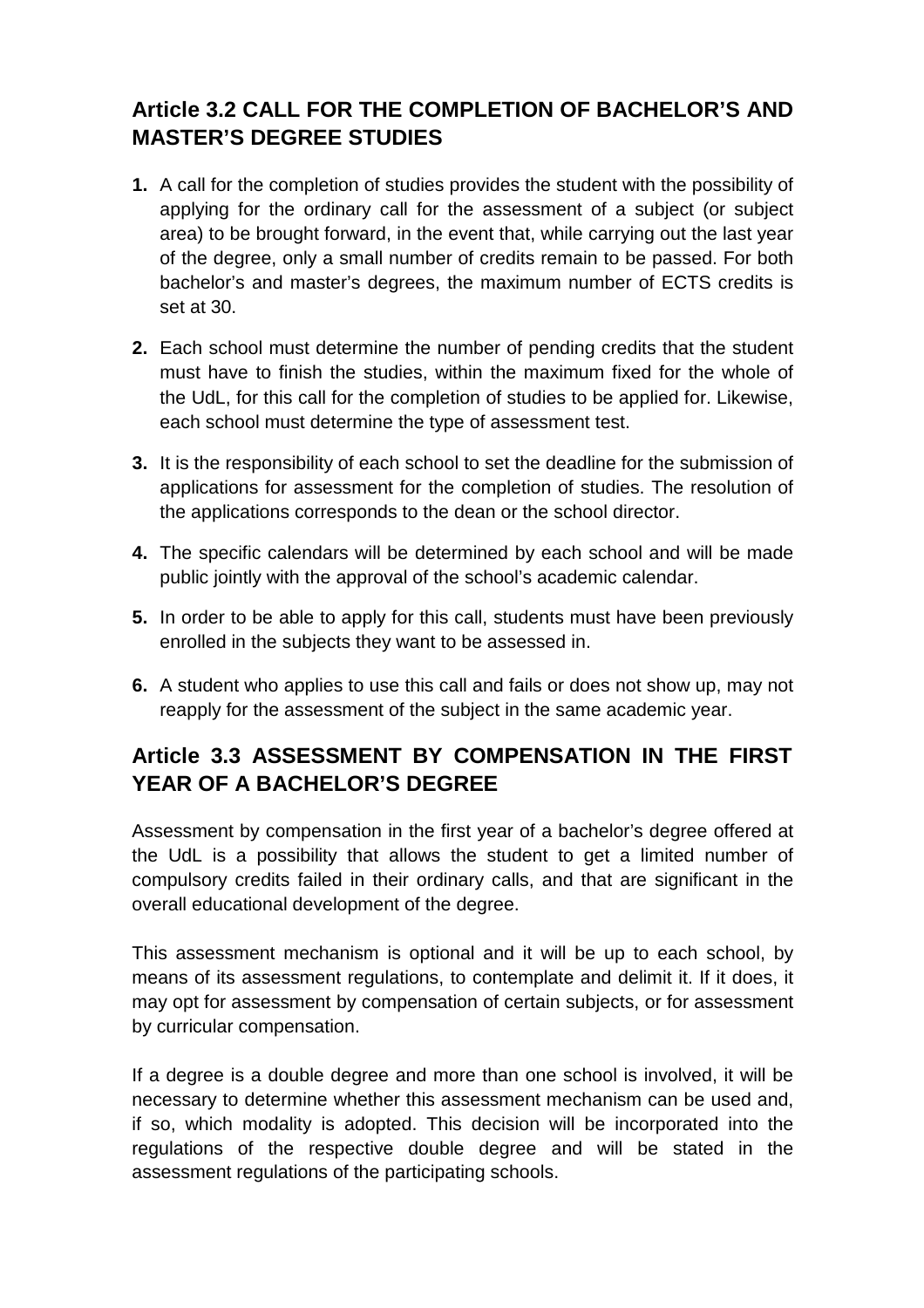#### **1. Curricular assessment by compensation**

Curricular assessment consists of the compensation of grades between subjects of the first year of a degree, which facilitates the continuation of the degree if the student meets certain requirements, considering the overall academic development of the student during this first year. The curricular block with all the first-year subjects will be called the 'initial curricular block'.

This mechanism of curricular assessment by compensation is limited to official bachelor's degree studies and must fulfil the following requirements:

a) In order to carry out the assessment of a curricular block by compensation, the student must have failed the ordinary call for the subjects of the initial curricular block that he/she wants to compensate.

b) It is not possible to apply for compensation of credits corresponding to optional subjects or Curricular External Academic Placements, if they are included in the respective study plans.

c) The student must be enrolled for the credits for which he/she is applying for curricular assessment by compensation. The grades that will be used to make the curricular assessment will be, according to the case, those obtained in that year and those passed in previous years.

d) In order to be assessed by compensation, the assessment of the subjects of the curricular block must have obtained a minimum grade, which each school may set between 3 and 4 (out of 10). In this sense, a school, by means of its own assessment regulations, may establish, apart from the ones stated in this section, other criteria or specifications, while guaranteeing the viability of the possibility of compensation.

e) Only a maximum of 18 credits (understood as credits failed) can be compensated, with the school setting the specific values between a minimum of 6 and this maximum, and the number of such credits that implies the consideration of having passed the curricular block.

f) Only a maximum of 18 credits (understood as credits failed) can be compensated, with the school setting the specific values between a minimum of 6 and this maximum.

g) Applications for compensation will be resolved by the dean or school director, following a report from the Study Committee. The Faculty/School Board, if it considers it necessary, may create a specific committee; if this is the case, it will replace the Study Committee in the preparation of the report.

h) The application periods, if applicable, will be established in the academic calendar of the school or, in any case, be disseminated and advertised by the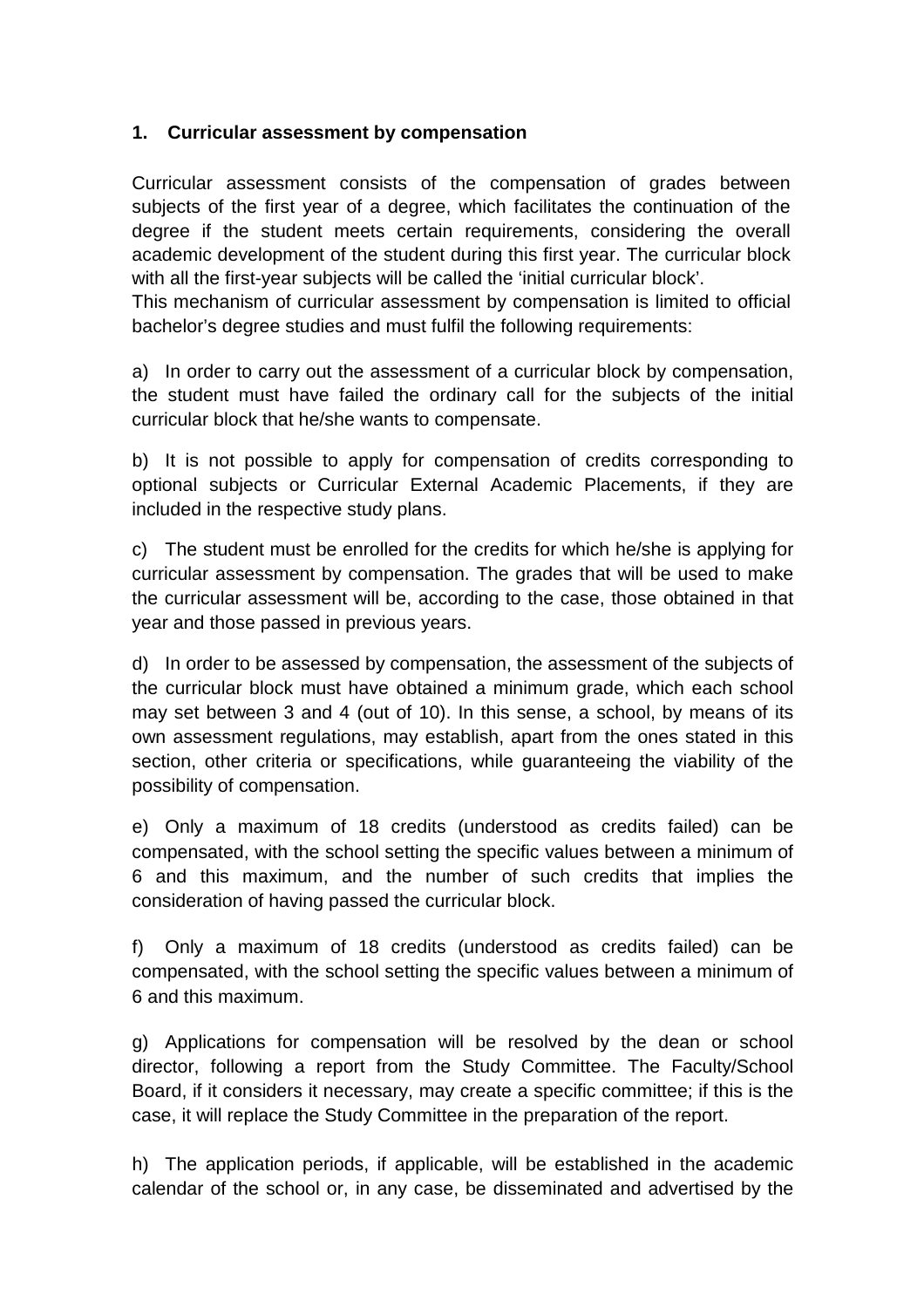school in order to ensure that students are aware of these periods in good time. The school will have a maximum of two months to notify the decision.

i) Subjects passed by compensation shall be recorded in the minutes with the 'Pass' grade. These subjects, for the sole purpose of the assessment of the student's academic record, are computed with a grade of 5.

#### **2. Assessment by non-curricular compensation**

Assessment by non-curricular compensation consists of a mechanism that facilitates the continuation of a degree if the student meets certain requirements, by compensating a limited number of credits of compulsory subjects failed in ordinary calls, considering the overall academic development of the student during this first year.

This mechanism of non-curricular assessment by compensation is limited to official bachelor's degree studies and requires compliance with the following requirements:

a) Any student applying for assessment of a first year subject by compensation, must have failed the ordinary calls for the same.

b) It is not possible to apply for compensation of credits corresponding to optional subjects or Curricular External Academic Placements, if they are included in the respective study plans.

c) The student must be enrolled for the credits for which he/she is applying for assessment by compensation, and he/she must have been assessed in them during the academic year in which he/she submits the application.

d) In order to be assessed in the subject or subjects by non-curricular compensation, it is necessary to have obtained, in the assessment of it/them, a minimum grade, which each school may set between 3 and 4 (out of 10). In this sense, a school, by means of its own assessment regulations, may establish, apart from the ones stated in this section, other criteria or specifications, while guaranteeing the viability of the possibility of compensation.

e) Only a maximum of 18 credits (understood as credits failed) can be compensated, with the school setting the specific values between a minimum of 6 and this maximum.

f) Applications for compensation will be resolved by the dean or school director, following a report from the Study Committee. The Faculty/School Board, if it considers it necessary, may create a specific committee; if this is the case, it will replace the Study Committee in the preparation of the report.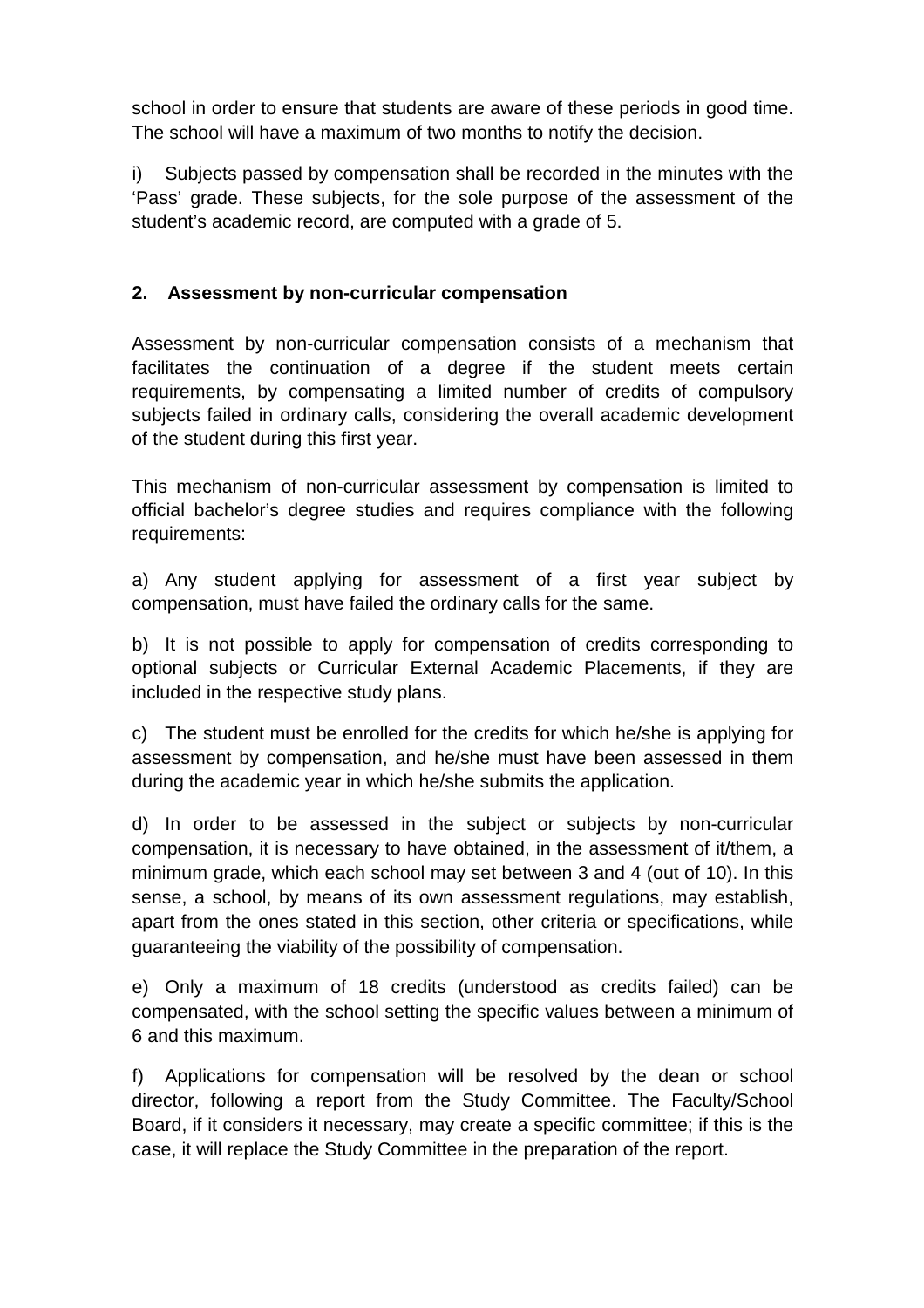g) The application periods will be established in the academic calendar of the school or, in any case, be disseminated and advertised by the school in order to ensure that students are aware of these periods in good time. The school will have a maximum of two months to notify the decision.

h) Subjects passed by compensation shall be recorded in the minutes with the 'Pass' grade. These subjects, for the sole purpose of the assessment of the student's academic record, are computed with a grade of 5.

#### **Article 3.4. ASSESSMENT BY COMPENSATION FOR COMPLETION OF BACHELOR'S DEGREE STUDIES**

Assessment by compensation of grades between subjects of a degree for completion of studies consists of an assessment mechanism that is offered to all UdL students and, therefore, is incorporated into all bachelor's degrees. It is a mechanism through which an overall assessment of the student's record is made in order to determine their general aptitude for obtaining the corresponding degree, when they have not yet passed a certain number of credits and have not been able to do so through the ordinary assessment channels.

Two modalities are established, curricular assessment for completion of studies and non-curricular assessment for completion of studies. Each school will define its assessment by compensation model, choosing one of the two and establishing its assessment regulations within it.

If a degree is a double degree and more than one school is involved, it will be necessary to define which modality is adopted. This decision will be incorporated into the regulations of the respective double degree and will be stated in the assessment regulations of the participating schools.

#### **1. Curricular assessment by compensation for completion of studies**

This mechanism of curricular assessment by compensation for completion of studies is limited to official bachelor's degree studies and requires compliance with the following requirements:

a) The school's Study Committee will determine the subjects that will form part of this 'completion curricular block'.

b) In order to carry out the assessment of the completion curricular block by compensation, the student must have failed the ordinary call for the subjects of the curricular block that he/she wants to compensate.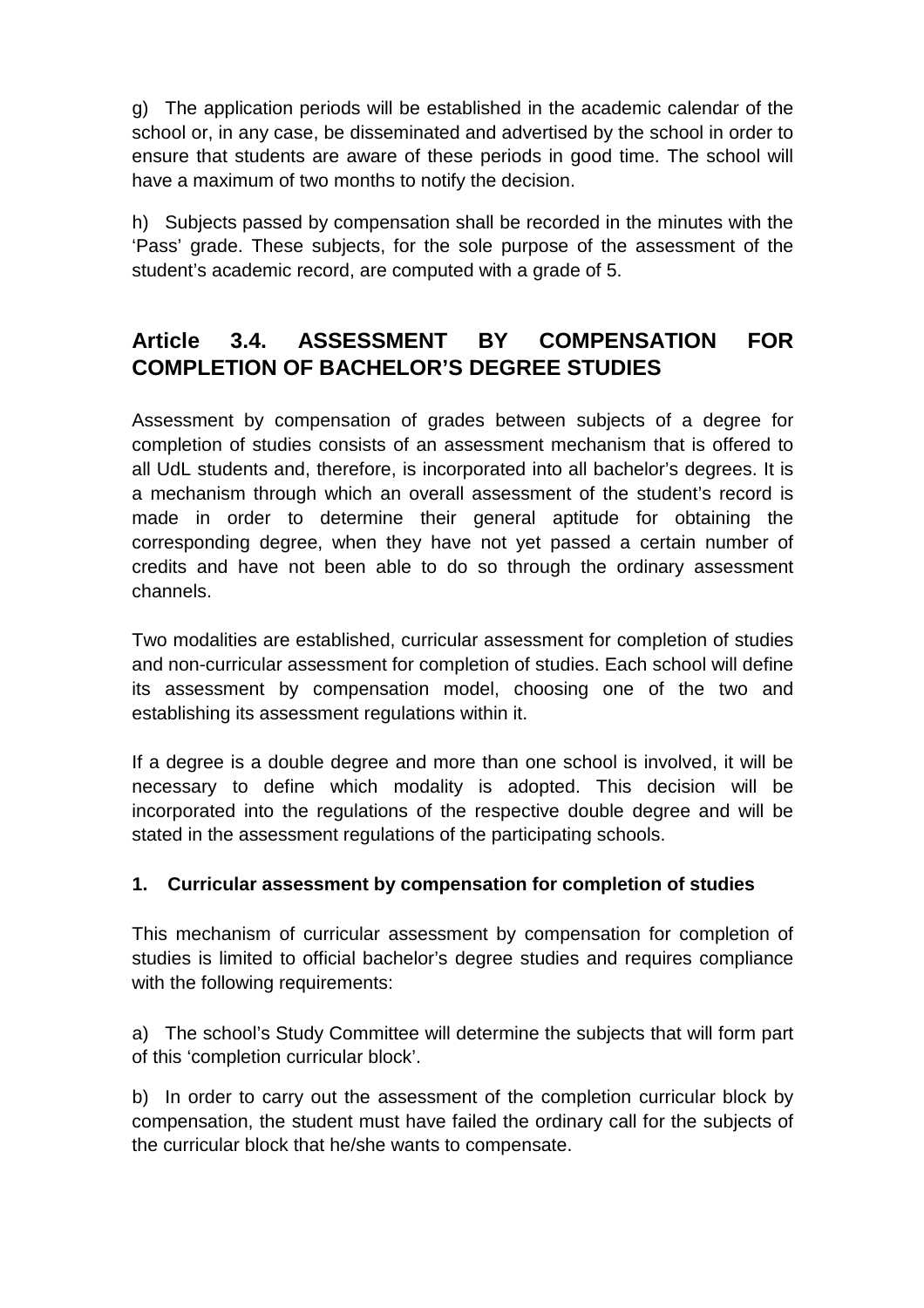c) It is not possible to apply for compensation of credits corresponding to optional subjects, the bachelor's thesis or Curricular External Academic Placements, or Rotating Internships in the case of the different bachelor's degrees in the health area.

d) In order to be assessed by compensation for the completion curricular block, it is necessary to have obtained, in the assessment of it, a minimum grade, which each school may set between 3 and 4 (out of 10). In this sense, a school, by means of its own assessment regulations, may establish, apart from the ones stated in this section, other criteria or specifications, while guaranteeing the viability of the possibility of compensation.

e) The student must be enrolled for the credits for which he/she is applying for assessment by curricular compensation for completion of studies, and must have been assessed in the subject or subjects during the academic year in which the application is submitted.

f) Only a maximum of 18 credits can be compensated, which can come from subjects in any year of the bachelor's degree. The school will establish this maximum number in its assessment rules, with the minimum number of credits being set at 6.

g) Applications for compensation will be resolved by the dean or school director, following a report from the Study Committee. The Faculty/School Board, if it considers it necessary, may create a specific committee; if this is the case, it will replace the Study Committee in the preparation of the report.

h) The application periods, if applicable, will be established in the academic calendar of the school or, in any case, be disseminated and advertised by the school in order to ensure that students are aware of these periods in good time. The school will have a maximum of two months to notify the decision.

i) Subjects passed by compensation shall be recorded in the minutes with the 'Pass' grade. These subjects, for the sole purpose of the assessment of the student's academic record, are computed with a grade of 5.

j) Those schools that consider it appropriate to do so may enable a procedure so that the student can ask for compensation, in the case of a compulsory subject corresponding to the last two years of the bachelor's degree, when this subject is the only compulsory one that he/she lacks to pass the degree. In this case, it will be necessary to have exhausted at least two calls. Other considerations set out here and in the school's assessment regulations will be applied. In any case, the schools may adapt this possibility in their degree and double-degree structure.

#### **2. Non-curricular assessment by compensation for completion of studies**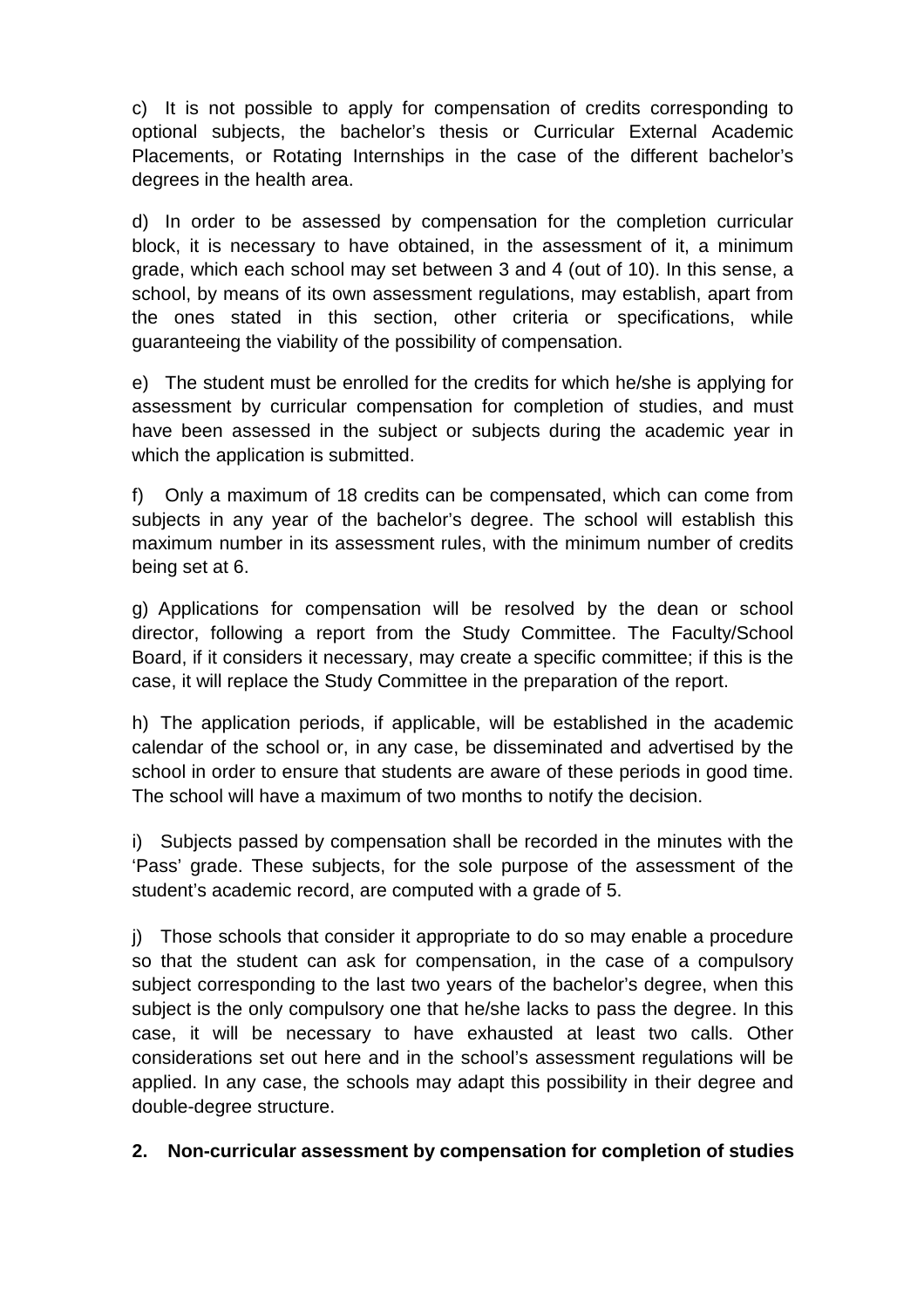This mechanism of non-curricular assessment by compensation for completion of studies is limited to official bachelor's degree studies and requires compliance with the following requirements:

a) Any student applying for the assessment of a subject by compensation for completion of studies must have exhausted the number of ordinary calls for the subject, except in the case of section *i* of this Article.

b) It is not possible to apply for compensation of credits corresponding to optional subjects, the bachelor's thesis or Curricular External Academic Placements, or Rotating Internships in the case of the different bachelor's degrees in the health area.

c) In order to be assessed in the subject or subjects by non-curricular compensation, it is necessary to have obtained, in the assessment of it/them, a minimum grade, which each school may set between 3 and 4 (out of 10). In this sense, a school, by means of its own assessment regulations, may establish, apart from the ones stated in this section, other criteria or specifications, while guaranteeing the viability of the possibility of compensation.

d) The student must be enrolled for the credits for which he/she is applying for assessment by compensation, and he/she must have been assessed in the subject during the academic year in which he/she submits the application.

e) Only a maximum of 18 credits can be compensated for completion of studies, which can come from subjects in any year of the bachelor's degree. The school will establish this maximum number in its assessment regulations, with the minimum number of credits being set at 6.

f) Applications for compensation will be resolved by the dean or school director, following a report from the Study Committee. The Faculty/School Board, if it considers it necessary, may create a specific committee; if this is the case, it will replace the Study Committee in the preparation of the report.

g) The application periods will be established in the academic calendar of the school or, in any case, be disseminated and advertised by the school, in order to ensure that students are aware of these periods in good time. The school will have a maximum of two months to notify the decision.

h) Subjects passed by compensation shall be recorded in the minutes with the 'Pass' grade. These subjects, for the sole purpose of the assessment of the student's academic record, are computed with a grade of 5.

i) Those schools that consider it appropriate to do so may set up a procedure so that the student can ask for compensation, in the case of a compulsory subject corresponding to the last two years of the bachelor's degree, when this subject the only compulsory one that he/she lacks to pass the degree. In this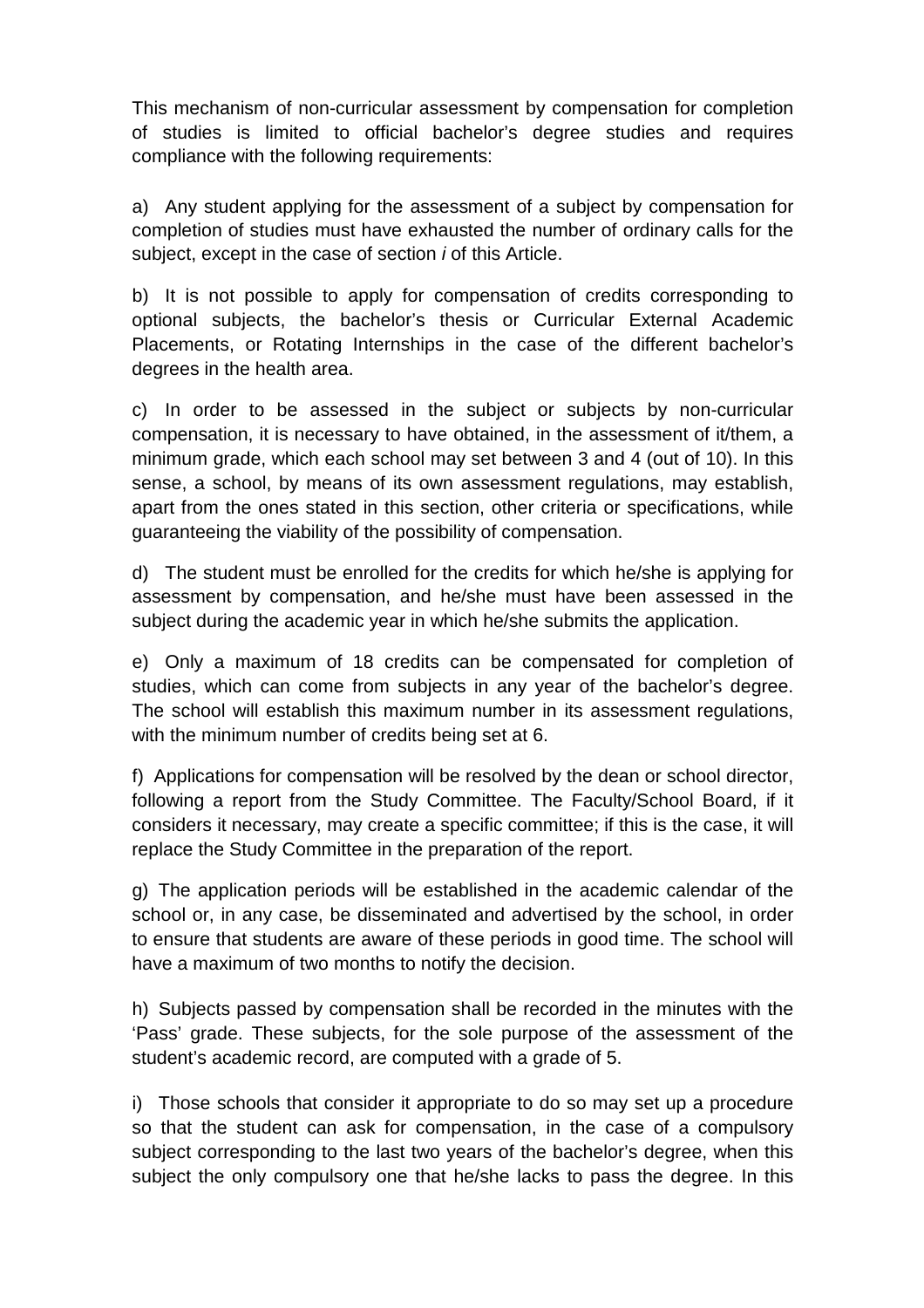case, it will be necessary to have exhausted at least two calls. Other considerations set out here and in the school's assessment regulations will be applied. In any case, the schools may adapt this possibility in their degree and double-degree structure.

#### **3. Compensable credits overall: Limitation**

In no case may a student compensate for more than 30 credits in the degree overall, adding up the different compensation routes (the one referring to the first year and the one referring to the completion of studies), setting the overall minimum at 6 credits. Each school will establish in its assessment rules the corresponding intervals (with a minimum and a maximum), and the specific ways in which a student can achieve them.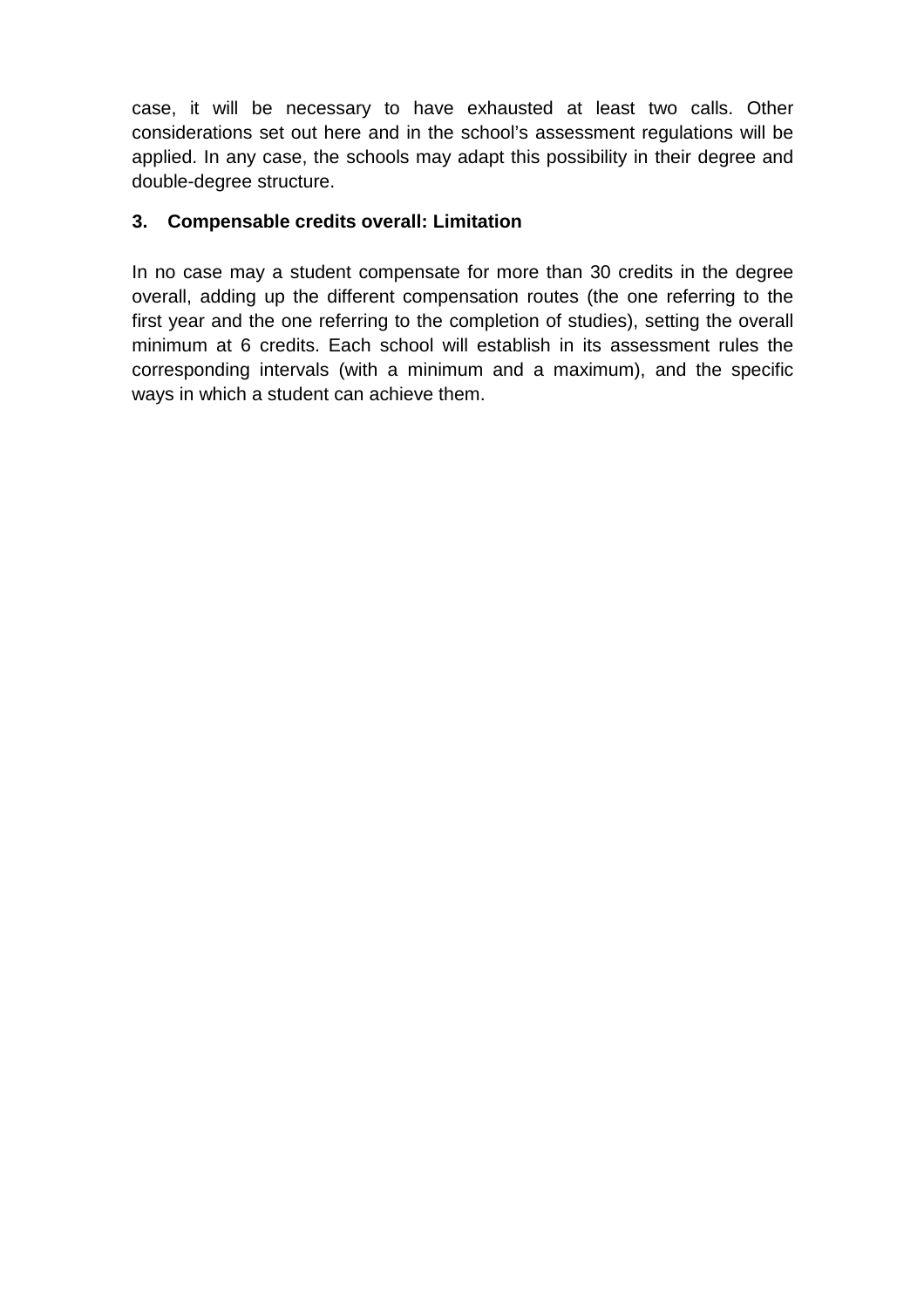### **CHAPTER 4: ASSESSMENT RESULTS. THE REPORT**

#### **Article 4.1 RESULTS OF ASSESSMENT TESTS AND GRADING**

- **1.** The lecturer responsible for the subject or subject area (or for the groups it comprises) must make public the results of the partial assessment tests - in the case of continuous assessment - taken by the student, no later than twenty calendar days after they have been taken. The student has the right to review the results of the assessment.
- **2.** The lecturer responsible for the subject or subject area (or for the groups it comprises) must make public the final results of the assessment - whether it be continuous assessment, alternative assessment or any other type of assessment - within the deadlines established by each school, which must be in line with the general academic calendar set by the University. If it is not possible to comply with this precept, the lecturer must justify it and inform the teaching coordinator and the head of studies. The student has the right to review the results of the tests.
- **3.** The teaching staff must publish the student's grades, solely and exclusively, on the Virtual Campus, in the specific space corresponding to the subject to which the grades refer, in order to guarantee that access is limited only to the teaching staff and students of the group corresponding to that subject.

The publication should only include the student's name and surname(s), and the grade obtained. The National Identity Card (DNI), or equivalent documents, will never be included, unless a distinction has to be made between students with identical name(s) and surname(s). In the latter case, all the identifying figures will never be published, but only four random figures from the DNI, Foreigner Identity Number (NIE), passport or equivalent document.

Grades must only remain published for the period of time necessary for the interested parties to become aware of them, and to be able to file the complaints referred to in Chapter 5 of these regulations. In any case, they must not continue to be published once the deadline for signing the subject grade report has expired, in accordance with Article 4.2, section 4, of the Regulations.

Notwithstanding the above, the teaching staff may also choose to communicate to each student exclusively the respective grades through the grading tool provided in the Virtual Campus.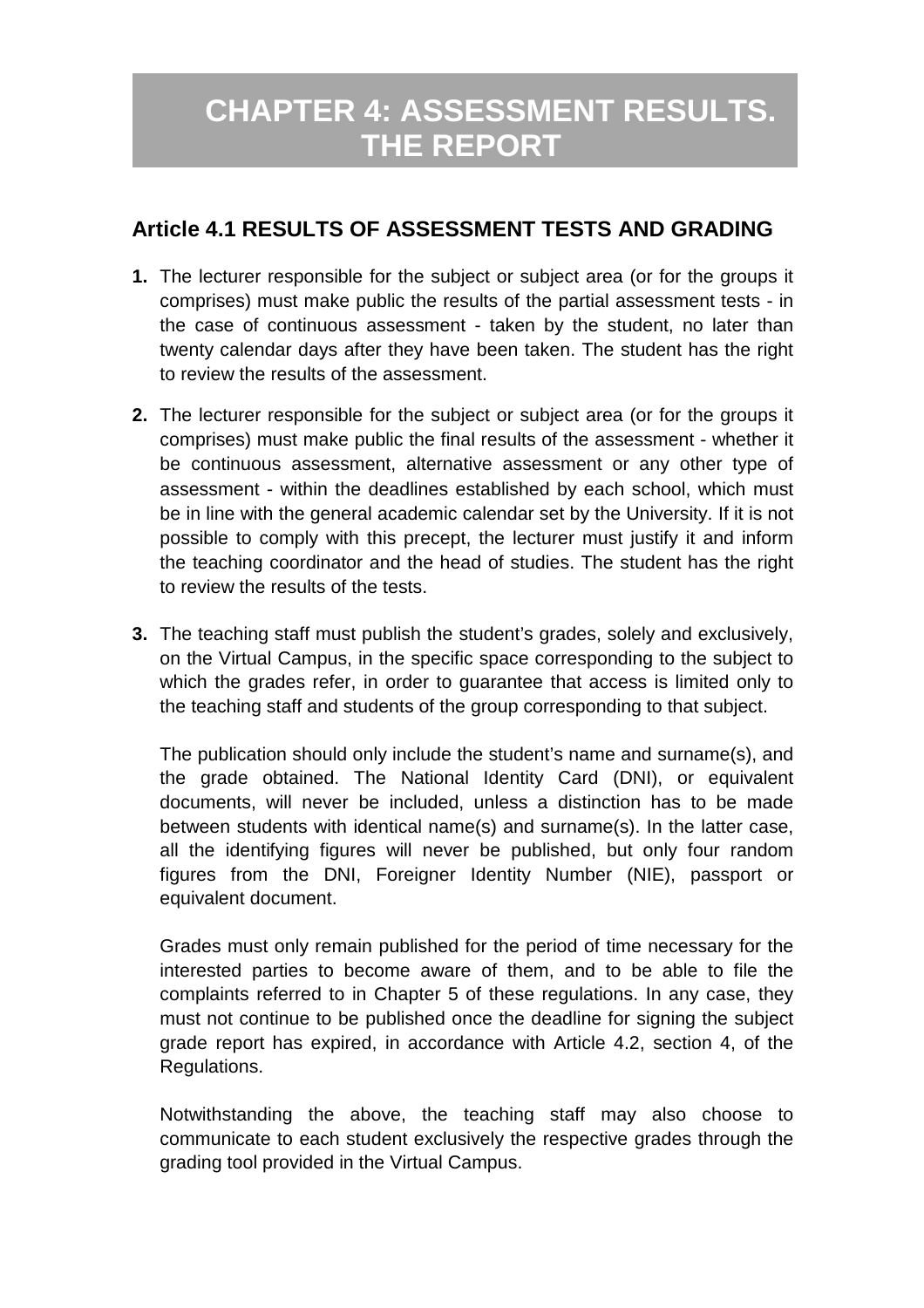- **4.** A numerical grading scale from 0 to 10, with a single decimal place, should be used. The qualitative grades ('Excellent with Distinction', 'Excellent', 'Good', 'Pass' and 'Fail') will be assigned according to the correspondence established by the legislation in force. In order to consider a subject or subject area passed, the student must have obtained a minimum final numerical grade of 5.
- **5.** A Distinction may be awarded to a student who has a numerical grade of 9 or higher, at the discretion of the lecturer responsible for the subject or subject area. The number of Distinctions awarded must not exceed 5% of the number of students enrolled. The result of assessing 5% will be rounded up to the nearest whole number. When the first two decimals give the number 0.5 or higher, it will be rounded up to the nearest whole number. If the number of students enrolled is fewer than 20, one Distinction may be awarded.

#### **Article 4.2 THE ASSESSMENT REPORT**

- **1.** The assessment report of a subject or subject area is an official document in which the list of the enrolled students and the final grades obtained are given, as are the responsible teaching staff, the name of the subject or subject area and the course to which it belongs. There is a single report model for all UdL courses.
- **2.** The lecturer responsible for the subject or subject area (or for the groups it comprises) will record in a single assessment report the final numerical and qualitative grades resulting from the assessment process.
- **3.** The report must be signed by the lecturer responsible for the subject and for the group, and by the secretary of the school, by the means established by the University. When the assessment report is shared by more than one lecturer or there is a report for the different groups of the subject, it will be signed exclusively by the coordinating lecturer of the subject.
- **4.** The maximum period for signing the grade report is twenty calendar days from the date of the end of the assessment periods duly indicated in the academic calendar of the school. In the case of assessment processes that take place at the beginning of September, the reports will be signed within a maximum of ten calendar days from the end date of the assessment periods set out in the school's academic calendar.
- **5.** The rectification of errors in the grade report, and the making of a duly justified change at the request of the lecturer in charge of the subject, requires the authorisation of the office of the dean or office of the school director, and the signature of the lecturer in charge and the secretary of the school.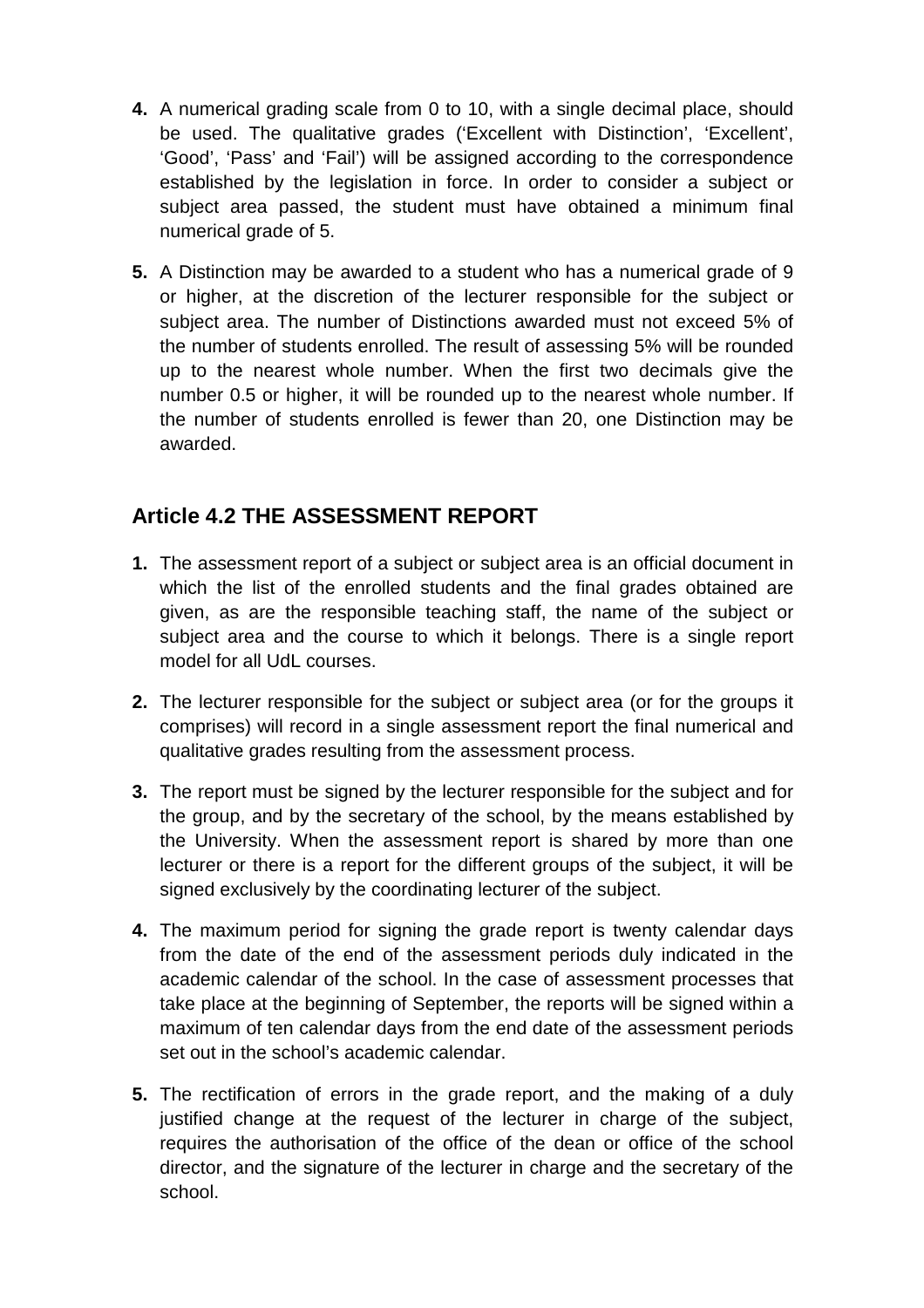- **6.** This rectification of errors can only be carried out in the academic year in which the event being assessed took place. After this period, only the rector, or the person he/she delegates, can authorise any modification to the report of a subject.
- **7.** As they are developed, e-government and e-signatures will be incorporated into the process of signing and custody of assessment and grading reports.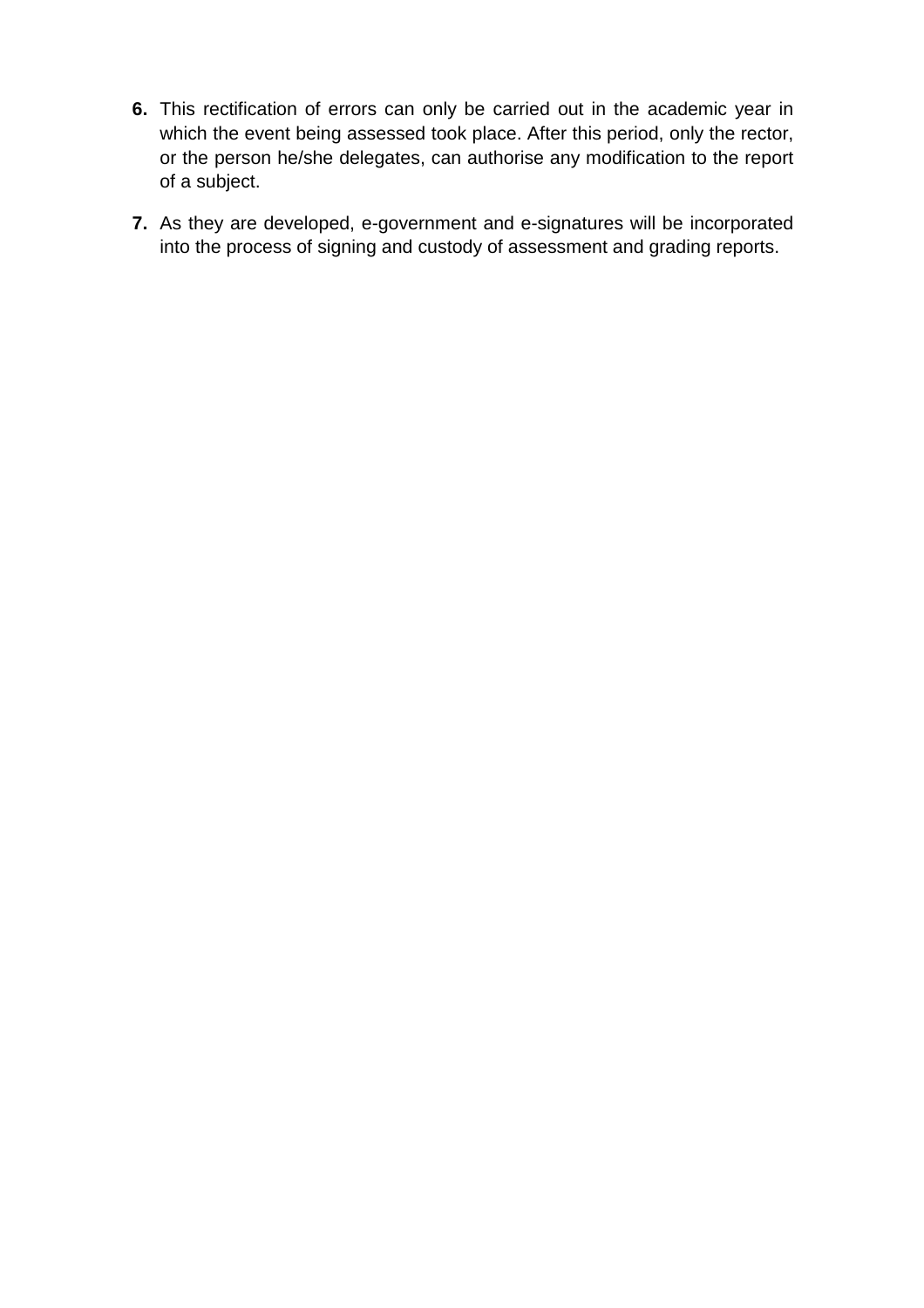## **CHAPTER 5: REVIEW OF RESULTS. COMPLAINTS AGAINST THE FINAL GRADE**

#### **Article 5.1 REVIEW OF THE RESULTS OF ASSESSMENT TESTS**

- **1.** Students have the right to an ordinary review of the grades obtained in all the partial and final tests that they have taken, before the responsible lecturer.
- **2.** To facilitate the ordinary review process, together with the publication/notification of the grades of the various activities carried out, the teaching staff must make public the dates and times of the review, which, in any case, must take place between at least two working days and at most five working days after the publication of the grades. Once the review has taken place, the lecturer responsible for the subject or subject area must make the final grade public. In the case of subjects where their idiosyncrasy and the high number of students make it necessary to do so, the reviews of the partial assessment tests may be carried out at the end of the course.
- **3.** If this review results in a change in the grading, this shall be documented.

#### **Article 5.2. PROCEDURE FOR COMPLAINTS AGAINST FINAL GRADES. EXTRAORDINARY REVIEW**

- **1.** Students have the right to complain against the final grade of a subject or subject area, by means of an extraordinary review, if the ordinary review has previously been requested and carried out.
- **2.** Students have a maximum of ten calendar days from the publication of the final grades to submit a written complaint justifying the request.
- **3.** Students must address the letter of complaint to the dean or school director where the bachelor's or master's degree is being taught, through the official register of mobility or that of the attached schools. The dean or the school director will send a copy of the letter to the director of the department to which the lecturer responsible for the subject against whose assessment the complaint has been made belongs, to the coordinator of the degree of which the subject is a part, and to the teaching staff involved. The dean or the school director, within a maximum of five working days after the date of registration of the complaint, shall appoint a review panel at the proposal of the department responsible for teaching the subject against which the complaint has been made.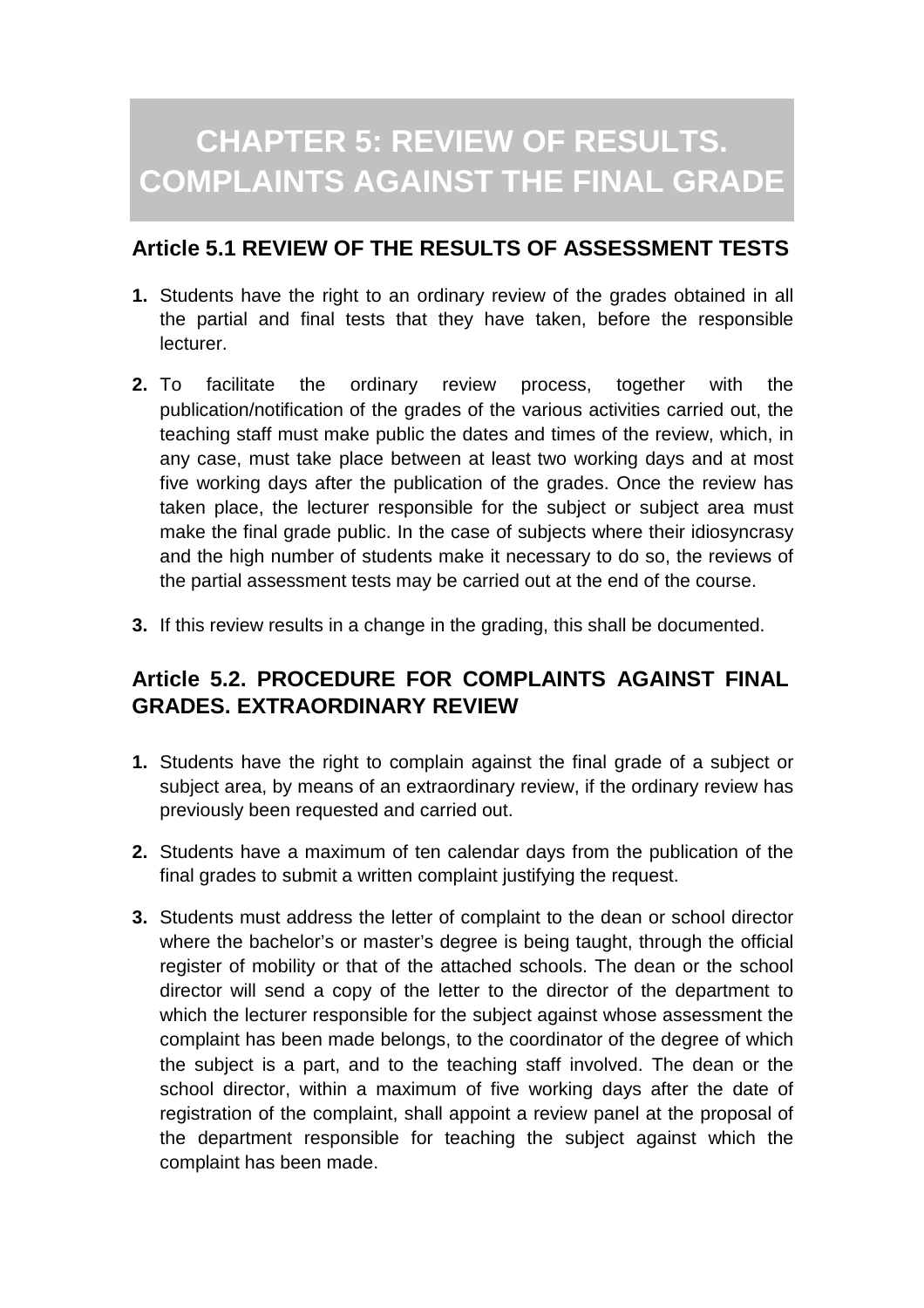- **4.** The review panel must be made up of three lecturers who teach the degree to which the subject belongs or who are from the department to which the subject is assigned, at least two of whom must be permanent, and none of whom must have participated in the first assessment and grading; in addition, two students taking the degree must be involved but must not be taking the subject in question, either because they have already passed it or because they have not enrolled in it. It is chaired by the lecturer with the highest academic standing and seniority, and the youngest lecturer serves as secretary.
- **5.** Once the panel has been constituted, it must analyse the student's complaint, must review the assessment evidence (and, if it considers it relevant, may request the evidence referring to the entire group of students of the subject or subject area, in order to have a point of reference), must hear the student and must request a written report from the lecturer responsible for the subject, who must deliver it to the panel within three working days from the date of its constitution.
- **6.** The panel must reconvene within a maximum of five working days after the first meeting, it must analyse the lecturer's report and the other evidence, and from all the available information it must draw up a proposal for resolution which must necessarily be whether it ratifies the result of the assessment set by the lecturer or if, on the contrary, it rectifies it and accepts the student's complaint. This decision will be recorded in a report, which will explain the justified reasons for it and will be given to the dean or school director to resolve. If the resolution involves modifying the grade initially set by the lecturer, the new grade must be recorded in an additional record, signed by the dean or school director, incorporating the panel's proposal into the resolution.
- **7.** The resolution and the minutes of the review panel will be sent immediately to the student who made the complaint, to the lecturer involved, to the head of studies, and to the coordinator of the bachelor's or master's degree involved, within a maximum of three working days from the date of the resolution of the dean or the school director.
- **8.** Against the resolution of the dean or the school director, the student or the lecturer involved can submit an appeal to the UdL rector within a maximum period of one month from the day following notification. Once the time limit has expired without an appeal having been lodged, the head of studies is responsible for implementing the panel's decision.
- **9.** This extraordinary review process shall be documented, both in terms of the procedure followed and the resolution adopted.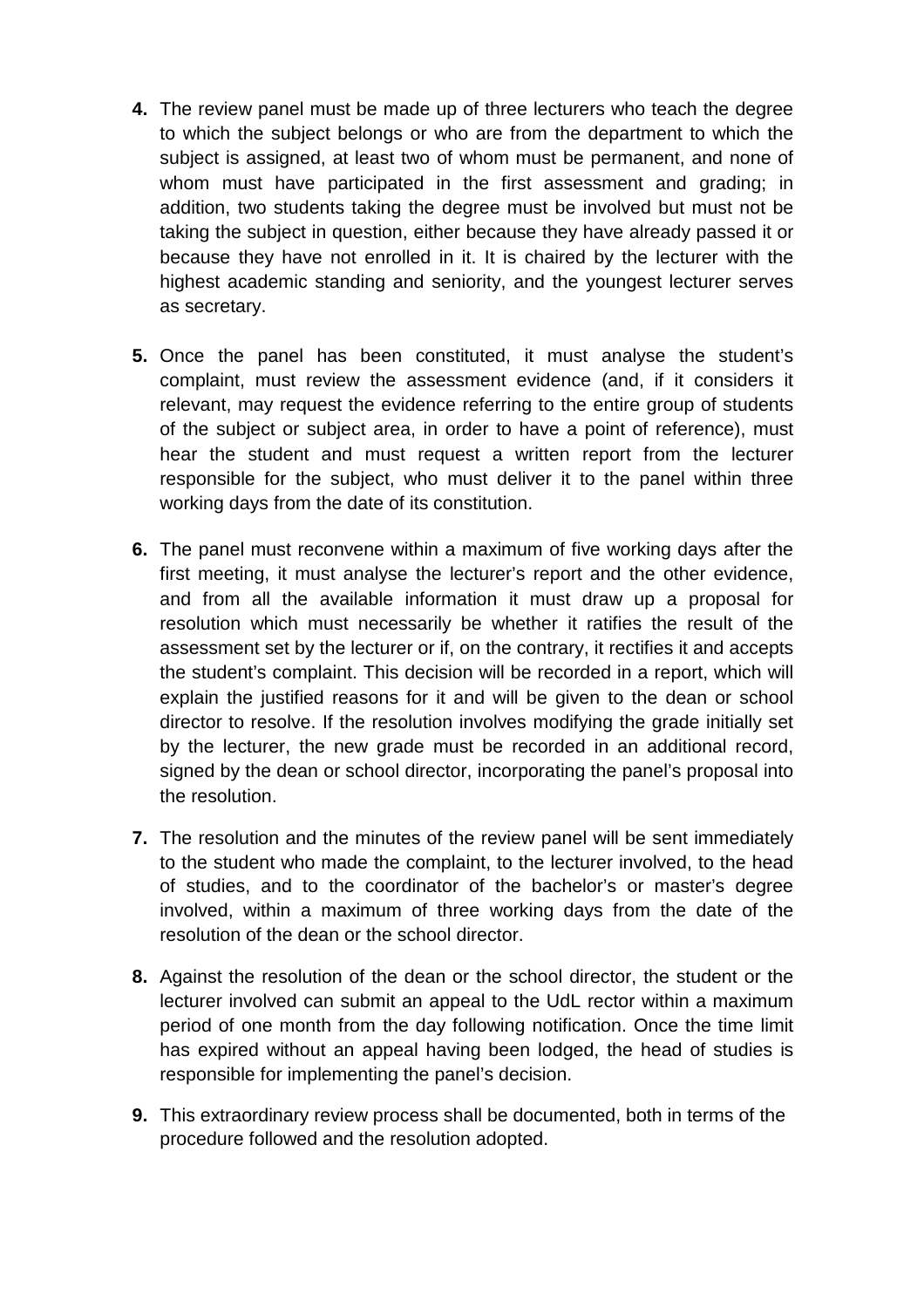# **CHAPTER 6: CUSTODY OF THE ASSESSMENT DOCUMENTATION**

#### **ARTICLE 6.1. CUSTODY OF THE ASSESSMENT TESTS AND REPORTS**

- **1.** The lecturer responsible for the subject or subject area (or for the groups it comprises) has the obligation to keep all evidence of assessment tests made during the year, until the end of the next year, except those that have been returned corrected to the students or returned to the students at their request.
- **2.** In any case, the Study Committee of the school may decide a shorter period in certain cases that involve difficulties in preserving the tests or such a high volume of documents that their custody is rendered very complicated.
- **3.** The student may request the return of any written work or written reports of the placement for which he/she is responsible, during the two months following the date of the final grade of the subject or subject area.
- **4.** After the deadline, the tests may be destroyed, except for evidence of a subject the final grade of which a student has made a complaint against to a review panel, and in this case, it must be kept for one year.
- **5.** In the case of oral assessment activities, schools should establish mechanisms to guarantee the rights of students in each of their bachelor's and master's degrees to know the criteria applied in determining the grade.
- **6.** The total or partial reproduction of the student's written work or written reports of a placement, or their use for any other purpose than that for which they were prepared, must have the explicit authorisation of their authors.
- **7.** The University must archive and permanently keep the assessment reports, using supports and formats that guarantee their conservation.